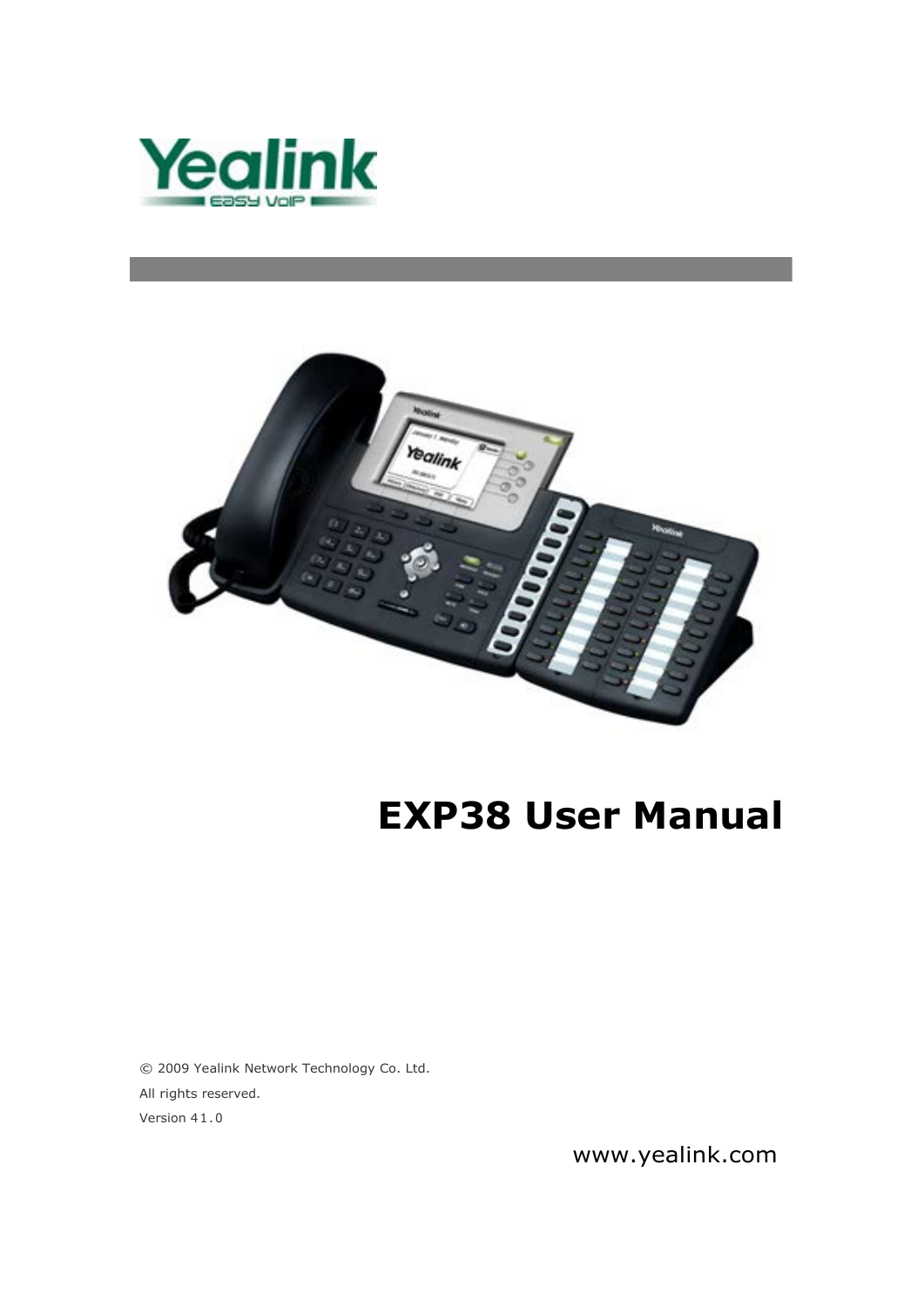### **About This Guide**

This Expansion Module EXP38 is designed for connection of the Yealink Enterprise IP Phone T28P/T26P VoIP phone. In the following sections, we will take T28P to make a brief description.

© 2009 Yealink Network Technology Co. Ltd.

All Rights reserved. This document is supplied by Yealink Network Technology Co. Ltd. No part of this document may be reproduced, republished or retransmitted in any form or by any means whatsoever, whether electronically or mechanically, including, but not limited to, by way of photocopying, recording, information recording or through retrieval systems, without the express written permission of Yealink Network Technology Co. Ltd.

Yealink Network Technology Co. Ltd reserves the right to revise this document and make changes at any time and without the obligation to notify any person and/or entity of such revisions and/or changes.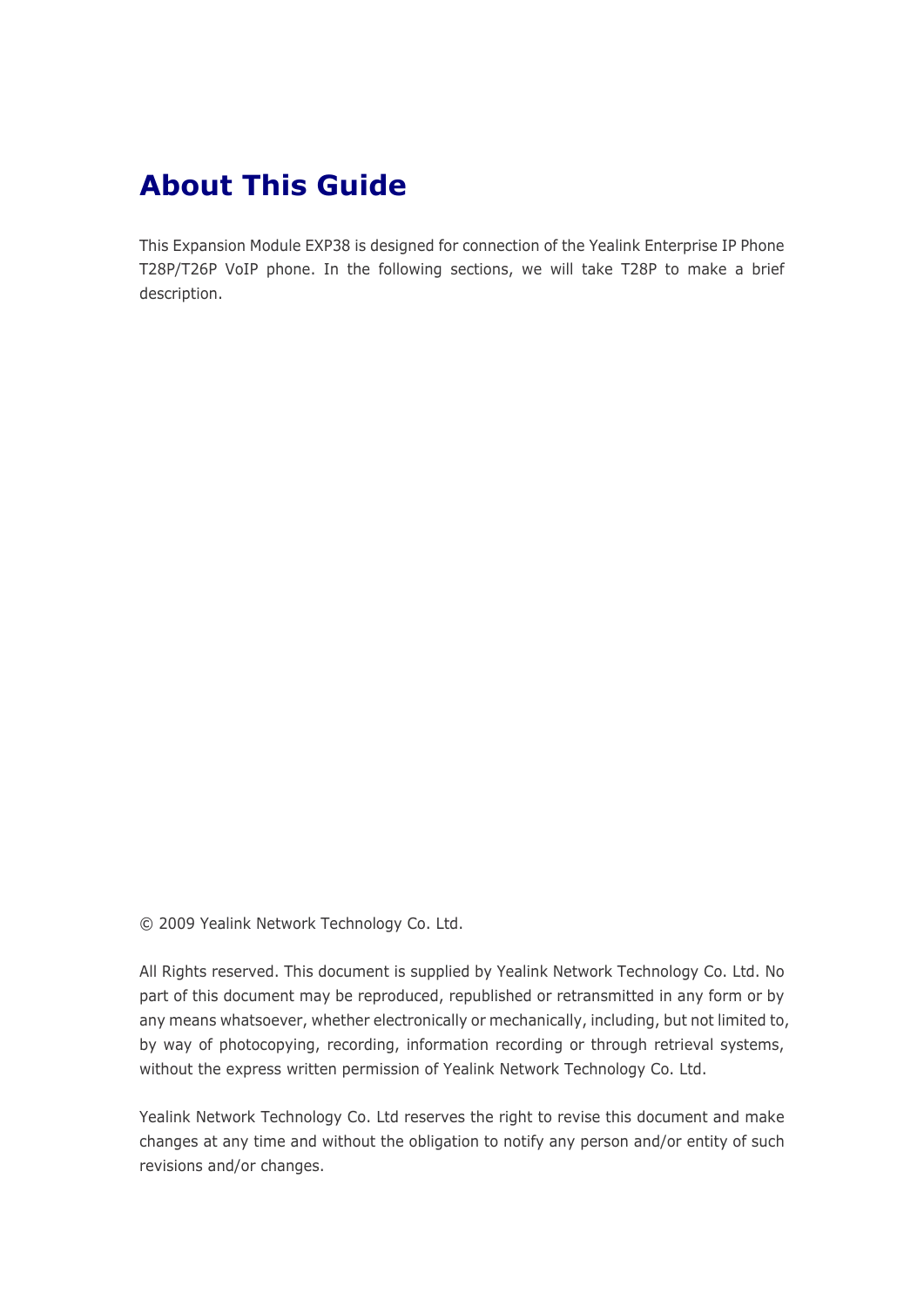# **Tables of Contents**

| 24 |
|----|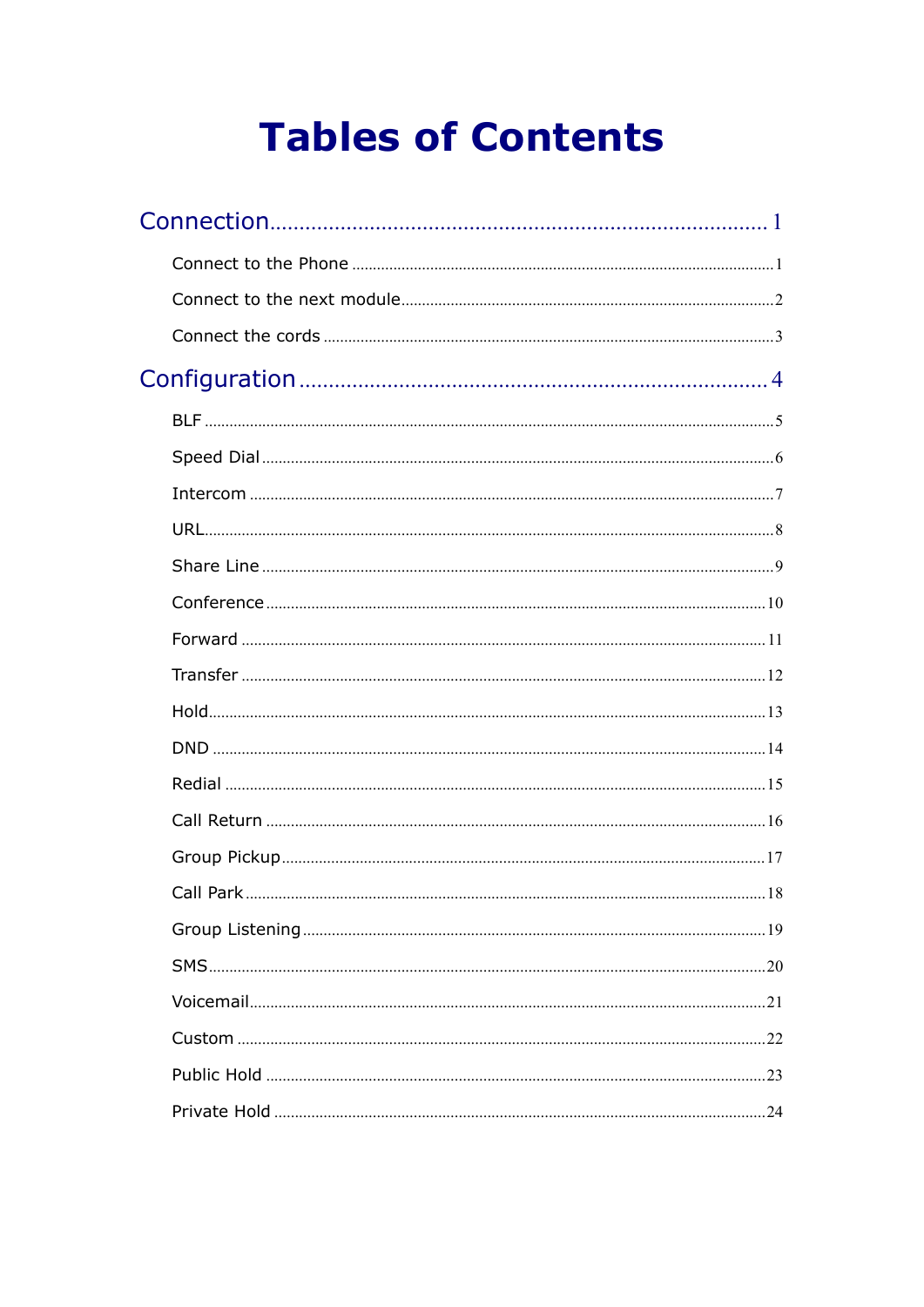# <span id="page-3-0"></span>**Connection**

Please refer to the following sections to install the EXP38.

Before the installation, please unplug the power connector and the phone stand from the Yealink IP phone T28P. Then place the telephone and the expansion module upside down on a soft surface so that you can read nameplates from the front. The expansion module must be placed to the left of the telephone.

#### Connect to the Phone

Use the connecting sheet and screw to connect the EXP38 to the IP phone. Shown as:



Your phone and the expansion module will be connected as the following picture shows:

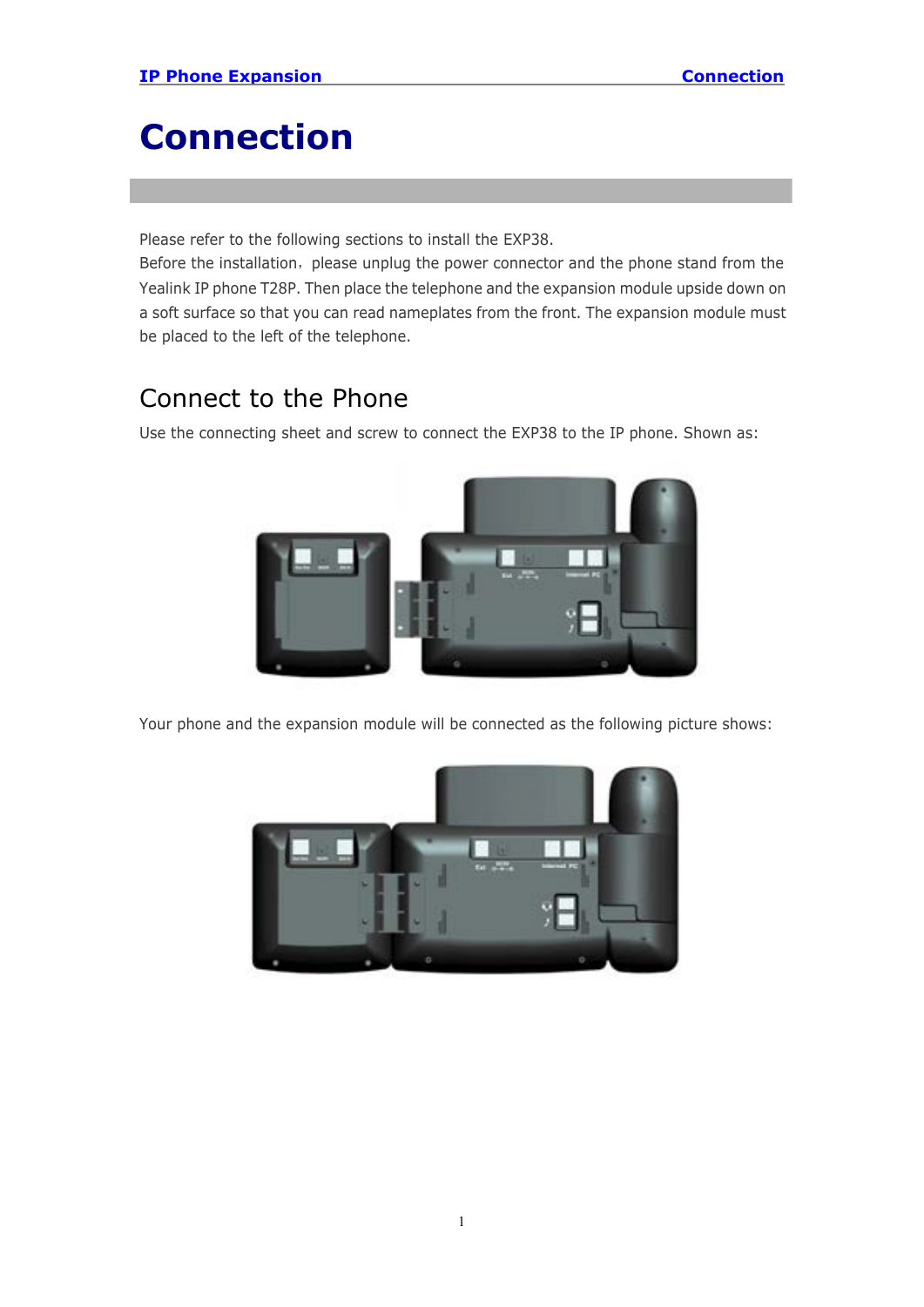#### <span id="page-4-0"></span>Connect to the next module

Follow the same step to connect the next expansion module:





After the installation, it will be shown as:



#### Note:

Our IP phone T28P can support six expansion modules at most. But if you use more than three expansion modules, you need to connect an additional power adapter to anyone of the expansion modules.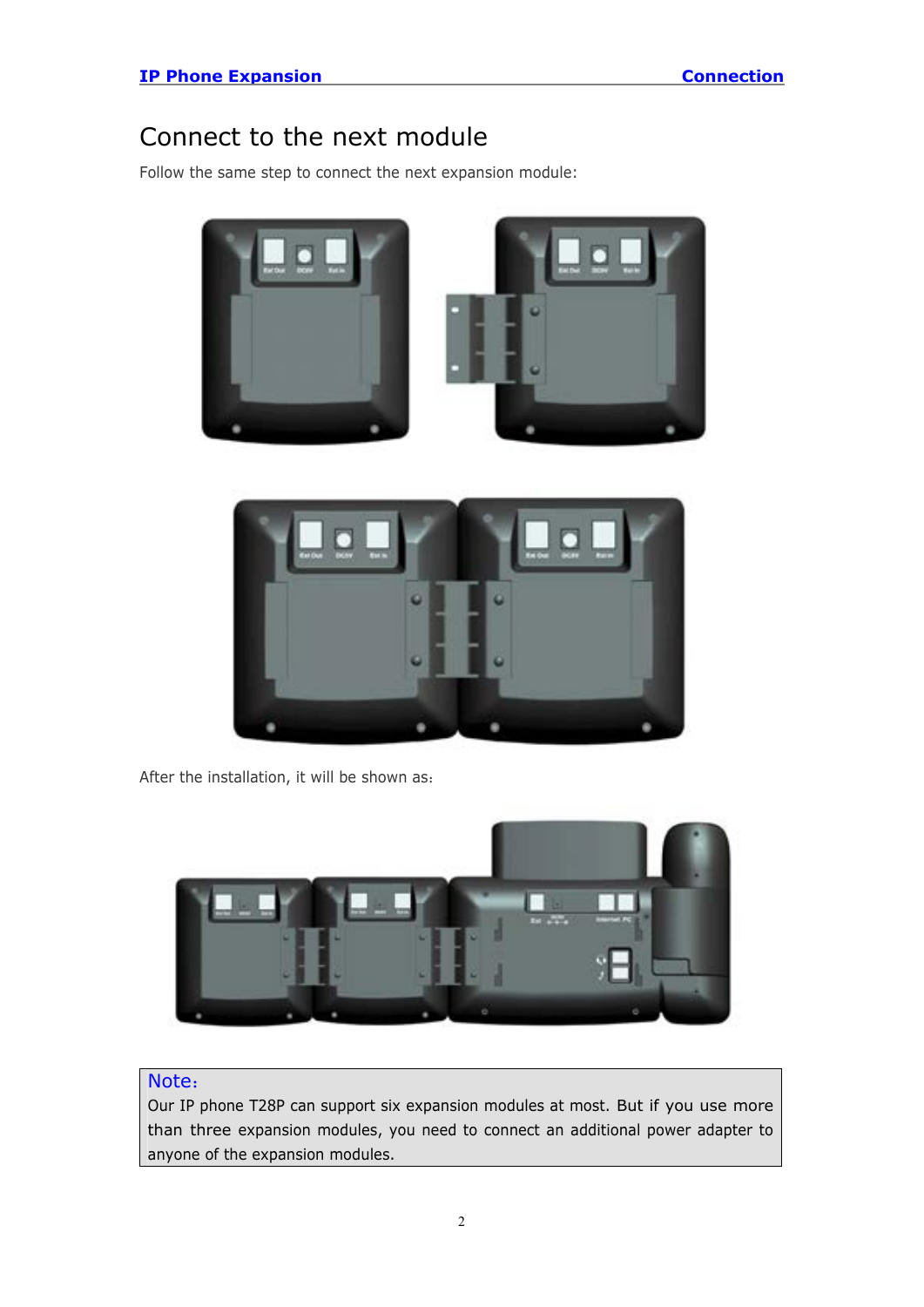#### <span id="page-5-0"></span>Connect the cords

Plug the connecting cord into the Ext jack of the IP phone, the next port to the Ext in jack of the first module; If you want to connect more than one module, then go on to plug another cord into the Ext out jack, and the other port to the Ext in jack of the second module. Shown as the following picture:



#### Note:

Users can connect six modules at most. Connect the Ext in port of the previous module and the Ext out port of the next module with an connecting cord will be ok.

Then attach the stand and the power adapter, connect handset and headset to use.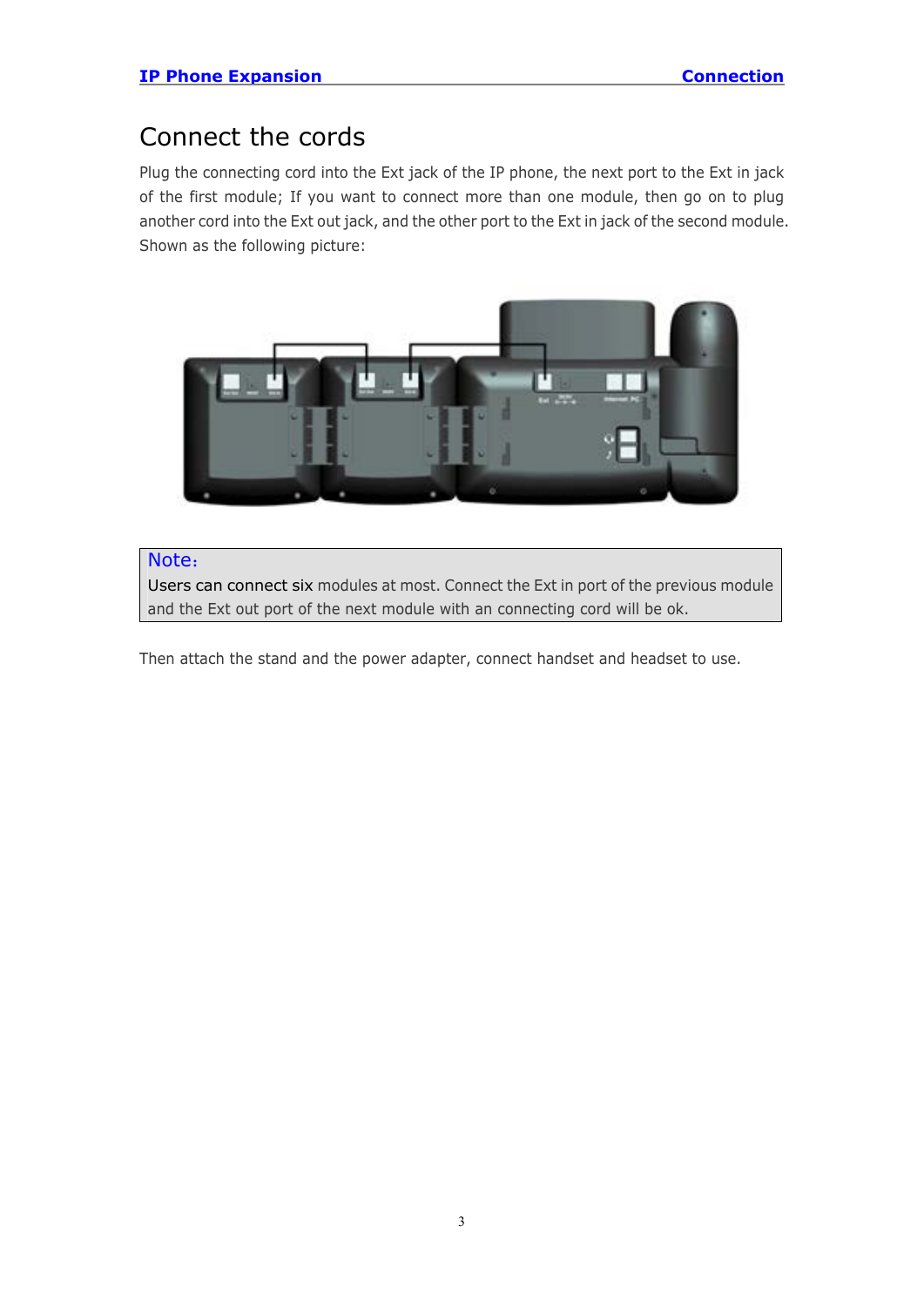# <span id="page-6-0"></span>**Configuration**

The expansion module EXP38 has 38 programmable keys which are able to set up to 17 functions per key. You can use the web interface or the IP phone user interface to configure key functions. Pressing the special key of the EXP38 you want to set for about 5 seconds, the IP phone will turn out the user setting interface of this key, then you can make desired configuration to this key by the IP phone interface. In the following sections, we will make detail description of setting by the web interface.

The following list shows the functions you can set on the programmable keys and provides a description for each function. The default configuration for each key is N/A which means the key hasn't been set for any functions.

- $N/A$
- BLF(Busy Lamp Field)
- Speed Dial
- **Intercom**
- **URL**
- Share Line
- Conference
- **Forward**
- **Transfer**
- **Hold**
- <sup>z</sup> DND
- Redial
- Call Return
- **Group Pickup**
- Call Park
- Group Listening
- **SMS**
- Voicemail
- Custom
- Public Hold
- Private Hold

#### **Note:**

Quick access features like Intercom and Voicemail must first be configured on your PBX in order to work on your phone. See your system administrator for more information.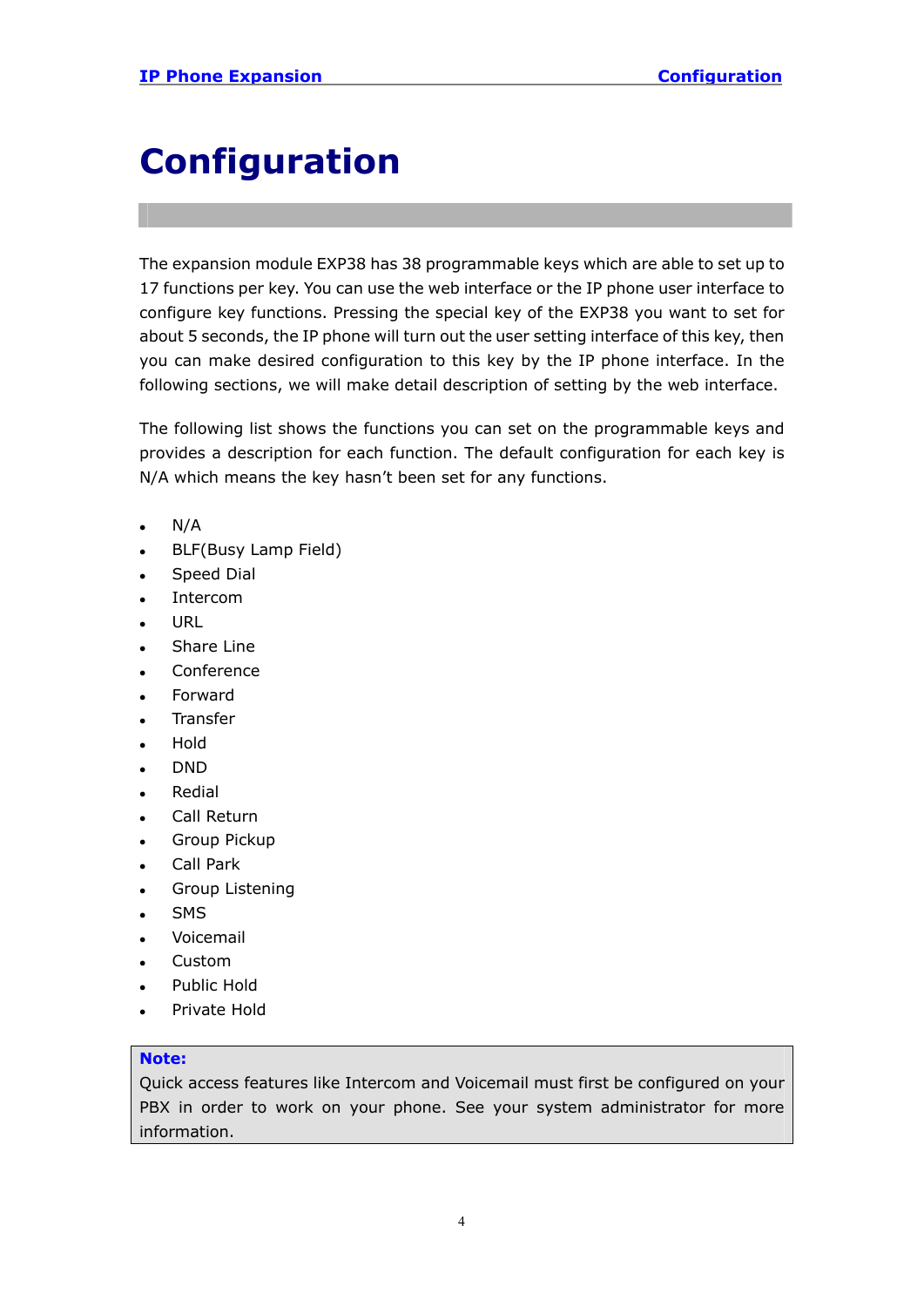#### <span id="page-7-0"></span>BLF

You can configure the key for Busy Lamp Field (BLF) use which allows you to monitor the status (idle, ringing, or busy) of other SIP accounts. User can dial out on a BLF configured key on the expansion module EXP38.

| Yealink    |                                                        |        |                |                                                                                                                                                      |                |           |            |                          |            |                 |                                                     |
|------------|--------------------------------------------------------|--------|----------------|------------------------------------------------------------------------------------------------------------------------------------------------------|----------------|-----------|------------|--------------------------|------------|-----------------|-----------------------------------------------------|
|            | <b>Status</b>                                          |        | <b>Account</b> |                                                                                                                                                      | <b>Between</b> |           | Phone      | <b>Contacts</b>          |            | <b>Upgrade</b>  | <b>Security</b>                                     |
|            | Pulletine, J. Federal J. 1955 Lev. J. DO'Key J. Hints. |        |                |                                                                                                                                                      |                |           | - 1        | English Parent Libertary |            |                 | 1985                                                |
|            | Extension Key Extension 1 -                            |        |                |                                                                                                                                                      |                |           |            |                          |            | <b>DI NOTIE</b> |                                                     |
| <b>Kay</b> | Type                                                   |        | <b>Limited</b> |                                                                                                                                                      | <b>Link</b>    | Extension |            | <b>Drestly Manber</b>    | <b>COL</b> |                 | <b>Key Type</b>                                     |
| Keyl       | BU <sup></sup>                                         | ٠      |                | Una 1<br>$\alpha$                                                                                                                                    |                | $-271$    | <b>MAD</b> |                          |            |                 | The free function key<br>"Types" Speed Dall, BLF.   |
|            | N/A                                                    | ٠      |                |                                                                                                                                                      | $\sim$         |           |            |                          | Key2       | <b>URL</b>      | Key Event, 3/64/com,                                |
| Key3       | <b>N/A</b>                                             | ٠      |                | $\sim$                                                                                                                                               | $\alpha$       |           |            |                          |            | BU              |                                                     |
|            | NA                                                     | ٠      |                | $\frac{1}{2}$<br><b>BURN</b>                                                                                                                         | $\sim$         |           |            |                          | Keys       |                 | The buttons can be<br>configured Busy Line          |
| KeyS       | N/A                                                    | ٠      |                | <b>CESS</b><br>$\sim$                                                                                                                                | $\sim$         |           |            |                          |            |                 | Field function with<br>specified account. This      |
|            | N/A                                                    | ٠      |                | $\sim$                                                                                                                                               | ÷              |           |            |                          | Keys.      |                 | feature must be<br>supported by the sp.             |
| Key?       | N/A                                                    | ٠      |                | $\frac{1}{2} \left( \frac{1}{2} \right) \left( \frac{1}{2} \right)$                                                                                  | $\sim$         |           |            |                          |            |                 | server,                                             |
|            | N/A                                                    | ٠      |                | ÷                                                                                                                                                    | $\sim$         |           |            |                          | Kevill     |                 | <b>Key Event</b>                                    |
| Keya       | N/A                                                    | ۰      |                | $\sim$                                                                                                                                               | $\sim$         |           |            |                          |            |                 | Key events are<br>predefined shortcuts to           |
|            | N/A                                                    | ۰      |                | $\sim$                                                                                                                                               | $\sim$         |           |            |                          | Kay10      |                 | phone and call<br><b>Relations</b>                  |
| Keytt      | N/A<br>NA                                              | ۰      |                | $\sim$                                                                                                                                               | $\sim$<br>×    |           |            |                          | Key12      |                 | <b>Intercom</b>                                     |
| Key53      | <b>N/A</b>                                             | ٠<br>٠ |                | $\frac{1}{2} \left( \frac{1}{2} \right) \left( \frac{1}{2} \right) \left( \frac{1}{2} \right)$<br>÷                                                  | $\pm$          |           |            |                          |            |                 | Enable the 'Intercom'<br>mode and is useful in an   |
|            | NA                                                     | ٠      |                | $\sim$                                                                                                                                               | $\sim$         |           |            |                          | Key14      |                 | office enveronment as a<br>quick access to connect. |
| Key15      | N/A                                                    | ٠      |                | $\frac{1}{2} \sum_{i=1}^{n} \frac{1}{2} \left( \frac{1}{2} \sum_{i=1}^{n} \frac{1}{2} \right) \left( \frac{1}{2} \sum_{i=1}^{n} \frac{1}{2} \right)$ | ×              |           |            |                          |            |                 | to the operator or the<br>secretary.                |

To assign the key as BLF:

- 1) Choose Phone->EXT Key, choose one of the key you want to make the assignment, there is a pull-down menu in the Type field, and choose BLF from the list.
- 2) In the "Line" field, select a line for which to apply this key, and enter the extension number you want to monitor.
- 3) Press Confirm button to save the changes.

Please refer to "LED Instruction" in the IP phone user manual for more details about the LED status in different situation.

#### **Note**:

In the Web interface, you can also set the pickup number to active the pickup function. For example, if you set the BLF number as 212, and the pickup number is \*83, then when there is an incoming call to 212, press the BLF key, it will call out the \*83 automatically to pickup the incoming call on 212.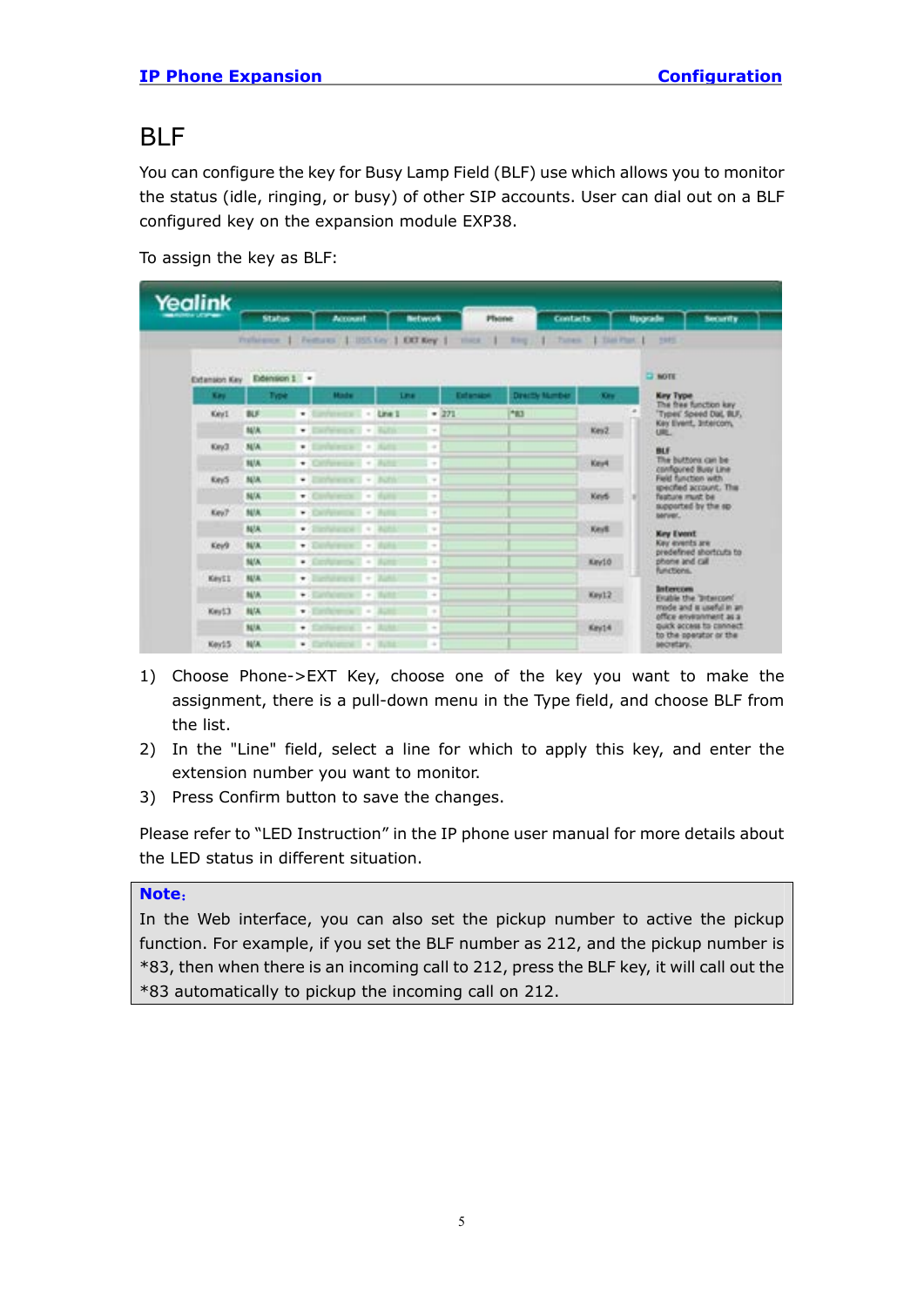### <span id="page-8-0"></span>Speed Dial

You can configure the key as a simplified speed dial key. This key function allows you to speed up dialing numbers often used or hard to remember.

To assign the key as Speed Dial:

| Yealink       |                                          |    |                |                                                                     |                |                                                                                                |           |                       |                           |                                                     |
|---------------|------------------------------------------|----|----------------|---------------------------------------------------------------------|----------------|------------------------------------------------------------------------------------------------|-----------|-----------------------|---------------------------|-----------------------------------------------------|
|               | <b>Status</b>                            |    | <b>Account</b> |                                                                     | <b>Between</b> |                                                                                                | Phone     | <b>Contacts</b>       |                           | <b>Upgrade</b><br><b>SCURFILE</b>                   |
|               | Frebenist   Fastures   DOS Key   DOT Key |    |                |                                                                     |                |                                                                                                | Vote      | <b>LL ROUGH</b>       | Times 1 Dat Rail 1 - SIRS |                                                     |
| Extension Key | Extension 1 +                            |    |                |                                                                     |                |                                                                                                |           |                       |                           | $\Box$ more                                         |
| <b>Key</b>    | Tree                                     |    | <b>Hode</b>    |                                                                     | <b>Line</b>    |                                                                                                | Extension | <b>Drectly Number</b> | <b>City</b>               | Key Type:                                           |
| Key1.         | Speed Dtd                                | ٠  |                |                                                                     | $-$ Line 2     |                                                                                                | $+ 271$   | ٠                     |                           | The free function key<br>Types' Speed Dai, BLF,     |
|               | N/A                                      | ٠  |                | $\sim$                                                              |                | $\sim$                                                                                         |           |                       | Key2                      | Key Event, Intercom,<br>URL:                        |
| Key3          | <b>N/A</b>                               | ۰  |                | $\sim$                                                              | ۰              | $\sim$                                                                                         |           |                       |                           | <b>BLF</b>                                          |
|               | <b>N/A</b>                               | ٠  |                | $\sim$                                                              |                | $\sim$                                                                                         |           |                       | <b>Kayn</b>               | The buttons can be<br>configured Buily Line         |
| Kind5         | N/A                                      | ٠  |                | $\sim$                                                              |                | $\sim$                                                                                         |           |                       |                           | Feld function with<br>specified account. This       |
|               | <b>N/A</b>                               | ٠  |                | $\sim$                                                              | ×              | $\sim$                                                                                         |           |                       | Kev6                      | feature must be<br>supported by the sig-            |
| Key?          | N/A                                      | ٠  |                | $\sim$                                                              |                | $\frac{1}{2} \left( \frac{1}{2} \right) \left( \frac{1}{2} \right) \left( \frac{1}{2} \right)$ |           |                       |                           | sanier.                                             |
|               | N/A                                      | ٠  |                | $\sim$                                                              |                | $\sim$                                                                                         |           |                       | Keytt                     | <b>Key Event</b>                                    |
| Keys          | <b>N/A</b>                               | ٠  |                |                                                                     | $+18.35$       | $\sim$                                                                                         |           |                       |                           | Key eyents are<br>predefined shortcuts to           |
|               | N/A                                      | ۰  |                | $\sim$                                                              |                | $\sim$                                                                                         |           |                       | Key10                     | phone and call<br>Renetipins.                       |
| Key11         | N/A                                      | ٠  |                | $\sim$                                                              |                | $\sim$                                                                                         |           |                       |                           | <b>Intercom</b>                                     |
|               | N/A                                      | ٠  |                | $\sim$                                                              |                | $\sim$                                                                                         |           |                       | Key12                     | Enable the Tirtercom <sup>7</sup>                   |
| Key13         | <b>NA</b>                                | ۰  |                | $\sim$                                                              |                | $\sim$                                                                                         |           |                       |                           | mode and is useful in an<br>office environment as a |
|               | N/A                                      | ٠. |                | $\sim$                                                              |                | $\sim$                                                                                         |           |                       | Kay 14                    | quick access to connect.<br>to the operator or the  |
| Key15         | <b>N/A</b>                               | ٠  |                | $\frac{1}{2} \left( \frac{1}{2} \right) \left( \frac{1}{2} \right)$ |                | $\sim$                                                                                         |           |                       |                           | <b>MORGIN</b>                                       |

- 1) Choose Phone->EXT Key, choose one of the key you want to make the assignment, there is a pull-down menu in the Type field, choose Speed Dial from the list.
- 2) In the "Line" field, select a line for which to apply this key, in the "Number" filed enter the extension number you want to perform Speed Dial.
- 3) Press Confirm button to save the changes.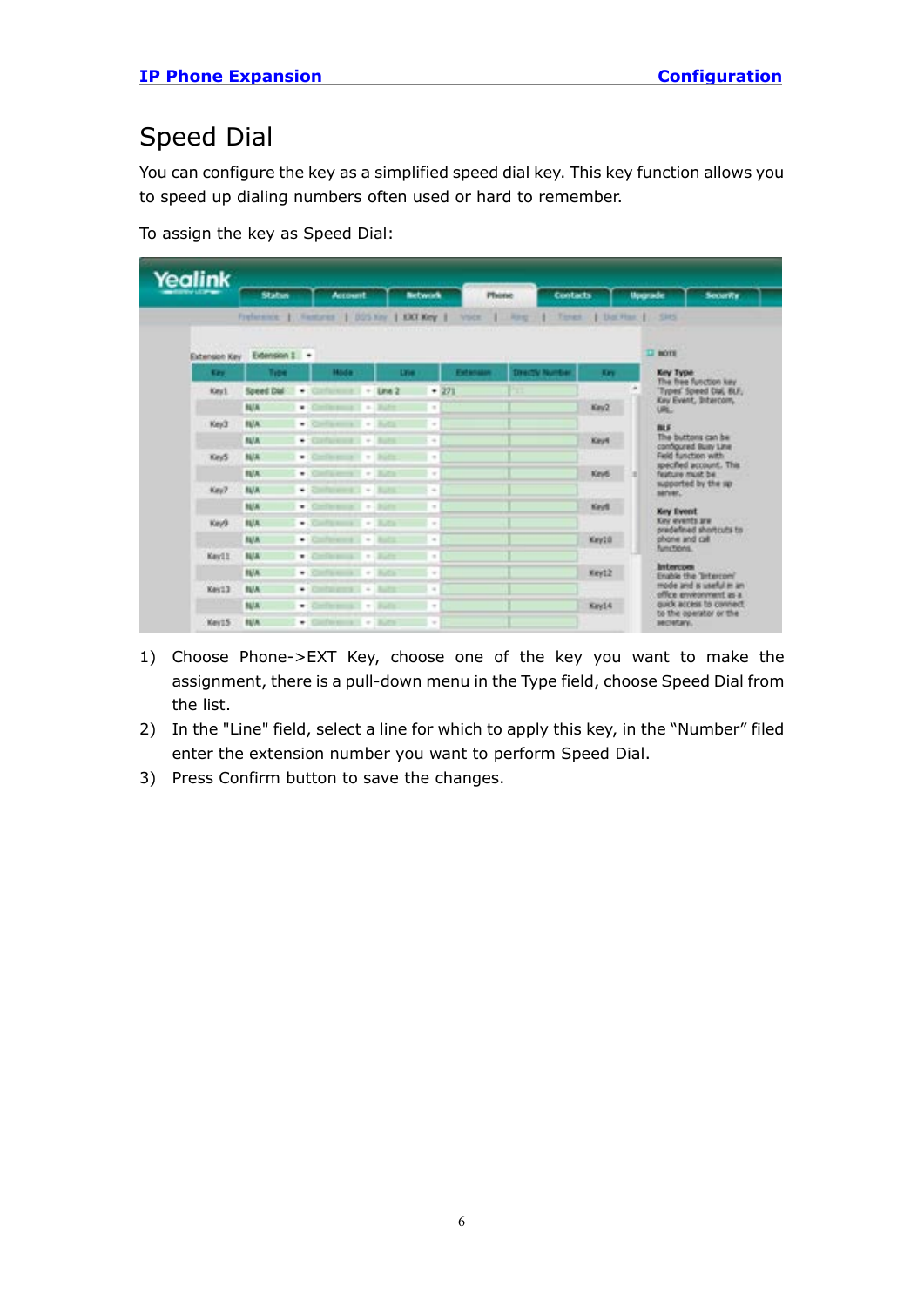#### <span id="page-9-0"></span>Intercom

You can configure the key for Intercom mode and it is useful in an office environment as a quick access to connect to the operator or the secretary.

To assign the key as Intercom:

| Yealink                     |                  |   |                        |                                                                                                |             | <b>Bellwork</b>                                                                                |               |                                                                                          |        |                                                    |
|-----------------------------|------------------|---|------------------------|------------------------------------------------------------------------------------------------|-------------|------------------------------------------------------------------------------------------------|---------------|------------------------------------------------------------------------------------------|--------|----------------------------------------------------|
|                             | <b>Station</b>   |   | Account.               |                                                                                                |             |                                                                                                | <b>Phone</b>  | Contacts                                                                                 |        | <b>Upgrade</b><br><b>Societika</b>                 |
|                             |                  |   |                        |                                                                                                |             |                                                                                                |               | Fisherma 1. Features 1. 000 key 1. DCFRey 1. Voice 1. Paris 1. Town 1. Dol Flan 1. Sitts |        |                                                    |
| Extansion Kay Extension 1 + |                  |   |                        |                                                                                                |             |                                                                                                |               |                                                                                          |        | $\Box$ more                                        |
| <b>City</b>                 | 7/84             |   | <b>Hode</b>            |                                                                                                | <b>Emer</b> |                                                                                                | <b>Болном</b> | <b>Drectly Number</b>                                                                    | Easy   | <b>Key Type:</b>                                   |
| Kevt                        | <b>Intercome</b> | ٠ | Contractor of the Sea  |                                                                                                | $-1042$     |                                                                                                | $+312$        |                                                                                          |        | The free function key<br>Types' Speed Dat, ILF.    |
|                             | N/A              | ٠ | <b>Service Address</b> | $\sim$                                                                                         |             | $\sim$                                                                                         |               |                                                                                          | Kev2   | Key Event, Intercom,<br>LIEL.                      |
| Key3                        | NA               | ۰ |                        | $\sim$                                                                                         |             | $\sim$                                                                                         |               |                                                                                          |        | <b>BLF</b>                                         |
|                             | NA               | ۰ |                        | $\frac{1}{2} \left( \frac{1}{2} \right) \left( \frac{1}{2} \right) \left( \frac{1}{2} \right)$ |             | $\frac{1}{2}$                                                                                  |               |                                                                                          | Kevil  | The buttons can be<br>cardigured Busy Line         |
| KeyS                        | N/A              | ٠ |                        | $\sim$                                                                                         |             | $\sim$                                                                                         |               |                                                                                          |        | Feld function with<br>specified account; This      |
|                             | N/A              | ٠ |                        | $\sim$                                                                                         | -           | ٠                                                                                              |               |                                                                                          | Keyb   | feature must be                                    |
| Key?                        | N/A              | ٠ |                        | $\frac{1}{2} \left( \frac{1}{2} \right) \left( \frac{1}{2} \right) \left( \frac{1}{2} \right)$ |             | $\frac{1}{2} \left( \frac{1}{2} \right) \left( \frac{1}{2} \right) \left( \frac{1}{2} \right)$ |               |                                                                                          |        | supported by the sp.<br>server.                    |
|                             | N/A              | ۰ |                        | $\sim$                                                                                         |             | $\sim$                                                                                         |               |                                                                                          | Kevill | <b>Key Event</b>                                   |
| Key's                       | N/A              | ۰ |                        | $\sim$                                                                                         |             | $\sim$                                                                                         |               |                                                                                          |        | Key events are<br>predefined shortcuts to          |
|                             | N/A              | ۰ |                        | $\frac{1}{2} \left( \frac{1}{2} \right) \left( \frac{1}{2} \right)$                            |             | $\sim$                                                                                         |               |                                                                                          | Kev10  | phone and call<br><b>Bunchons</b>                  |
| <b>Key11</b>                | <b>N/A</b>       | ۰ | <b>Information</b>     |                                                                                                |             | $\sim$                                                                                         |               |                                                                                          |        |                                                    |
|                             | N/A              | ۰ | Contemporary Control   |                                                                                                |             | $\sim$                                                                                         |               |                                                                                          | Key12  | Intercom<br>Erable the 'Intercom'.                 |
| Keyt3.                      | N/A              | ٠ |                        | $\rightarrow$                                                                                  |             | $\sim$                                                                                         |               |                                                                                          |        | mode and is useful in an<br>office envestment as a |
|                             | <b>N/A</b>       | ۰ | and any property of    |                                                                                                |             | $\sim$                                                                                         |               |                                                                                          | Eire14 | quick access to connect.<br>to the operator or the |
| Key15                       | 36/.K.           | ٠ | Contention 1 - Kultz   |                                                                                                |             | ÷                                                                                              |               |                                                                                          |        | secretary."                                        |

- 1) Choose Phone->EXT Key, choose one of the key you want to make the assignment, there is a pull-down menu in the Type field, and choose Intercom from the list.
- 2) In the "Line" field, select a line for which to apply this key, the default one is Auto which means it will match the account automatically. And enter the extension number you want to intercom.
- 3) Press Confirm button to save the changes.

#### **Note:**

Your VoIP PBX must support this feature. And make sure the intercom extension enables the Auto-answer function.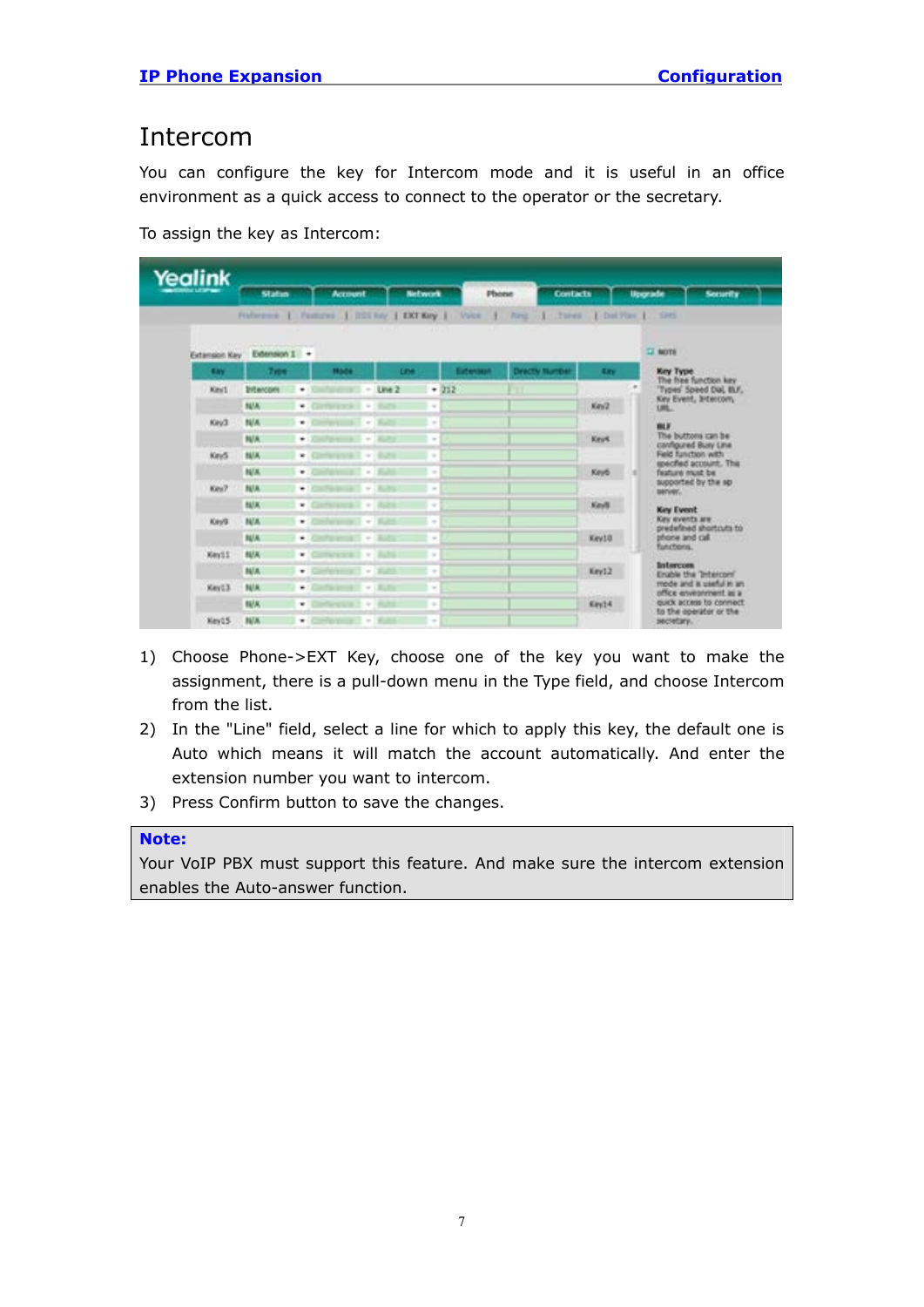#### <span id="page-10-0"></span>URL

If the key is configured as URL, then pressing this key, you can send HTTP requests to a web server.

To assign the key as URL:

| Yealink                     |               |                    |                |                  |                                                                              |                                                     |
|-----------------------------|---------------|--------------------|----------------|------------------|------------------------------------------------------------------------------|-----------------------------------------------------|
|                             | <b>Status</b> | <b>Account</b>     | <b>Between</b> | Phone            | <b>Contacts</b>                                                              | <b>Upgrade</b><br>security.                         |
|                             |               |                    |                |                  | Frebenise   Festives   025 Key   COTXey   Voce   Reg   Toyot   Dar Par   SHS |                                                     |
|                             | Extension I + |                    |                |                  |                                                                              | <b>Contract</b><br><b>ET NOTE</b>                   |
| Extension Key<br><b>Key</b> | Tree          | <b>HOLD</b>        | <b>Line</b>    | <b>Extension</b> | <b>Drechi Nunbei</b><br><b>Links</b>                                         | <b>Key Type</b>                                     |
| Key1.                       | <b>URL</b>    | ۰<br>٠             | $-212$         | m                |                                                                              | The free function key<br>'Types' Speed Dol, BLF,    |
|                             | <b>N/A</b>    | ٠                  | $\sim$         |                  | Key2                                                                         | Key Evant, Intercom,<br>URL.                        |
| Key3                        | <b>NA</b>     | ۰                  |                |                  |                                                                              | <b>BLF</b>                                          |
|                             | N/A           | ٠                  | $\sim$         |                  | Keye                                                                         | The buttons can be                                  |
| Kind5                       | <b>NGA</b>    | ٠<br>$\sim$        | $\alpha$       |                  |                                                                              | configured Busy Line<br>Field function with         |
|                             | <b>NA</b>     | ۰                  | $\sim$         |                  | Keidi                                                                        | specified account. This<br>feature must be          |
| Key?                        | N/A           | ٠<br>$\sim$        | $\sim$         |                  |                                                                              | supported by the six-<br>server.                    |
|                             | N/A           | ٠<br>$\sim$        | $\sim$         |                  | Keyli                                                                        | Key Event                                           |
| Kindi                       | <b>NA</b>     | ۰<br>÷             | $\sim$         |                  |                                                                              | Key events are<br>predefined shortcuts to           |
|                             | <b>N/A</b>    | ۰                  | $\sim$         |                  | Keytő                                                                        | phone and call<br>functions.                        |
| Keyli                       | N/A           | ٠                  | $\sim$         |                  |                                                                              |                                                     |
|                             | <b>TLUA</b>   | ٠<br>$\rightarrow$ | $\sim$         |                  | Key12                                                                        | Intercom<br>Enable the "Intercom"                   |
| Key13                       | N/A           | ٠<br>$\sim$        | $\overline{a}$ |                  |                                                                              | mode and is useful in an<br>office envelopment as a |
|                             | N/A           | ۰<br>$\sim$        | $\sim$         |                  | Kay14                                                                        | duick access to connect<br>to the operator or the   |
| Key15                       | <b>N/A</b>    |                    | $\sim$         |                  |                                                                              | HOWERY.                                             |

- 1) Choose Phone->EXT Key, choose one of the key you want to make the assignment, there is a pull-down menu in the Type field, and choose URL from the list.
- 2) Enter the extension number you want to set as URL in the Extension field.
- 3) Press Confirm button to save the changes.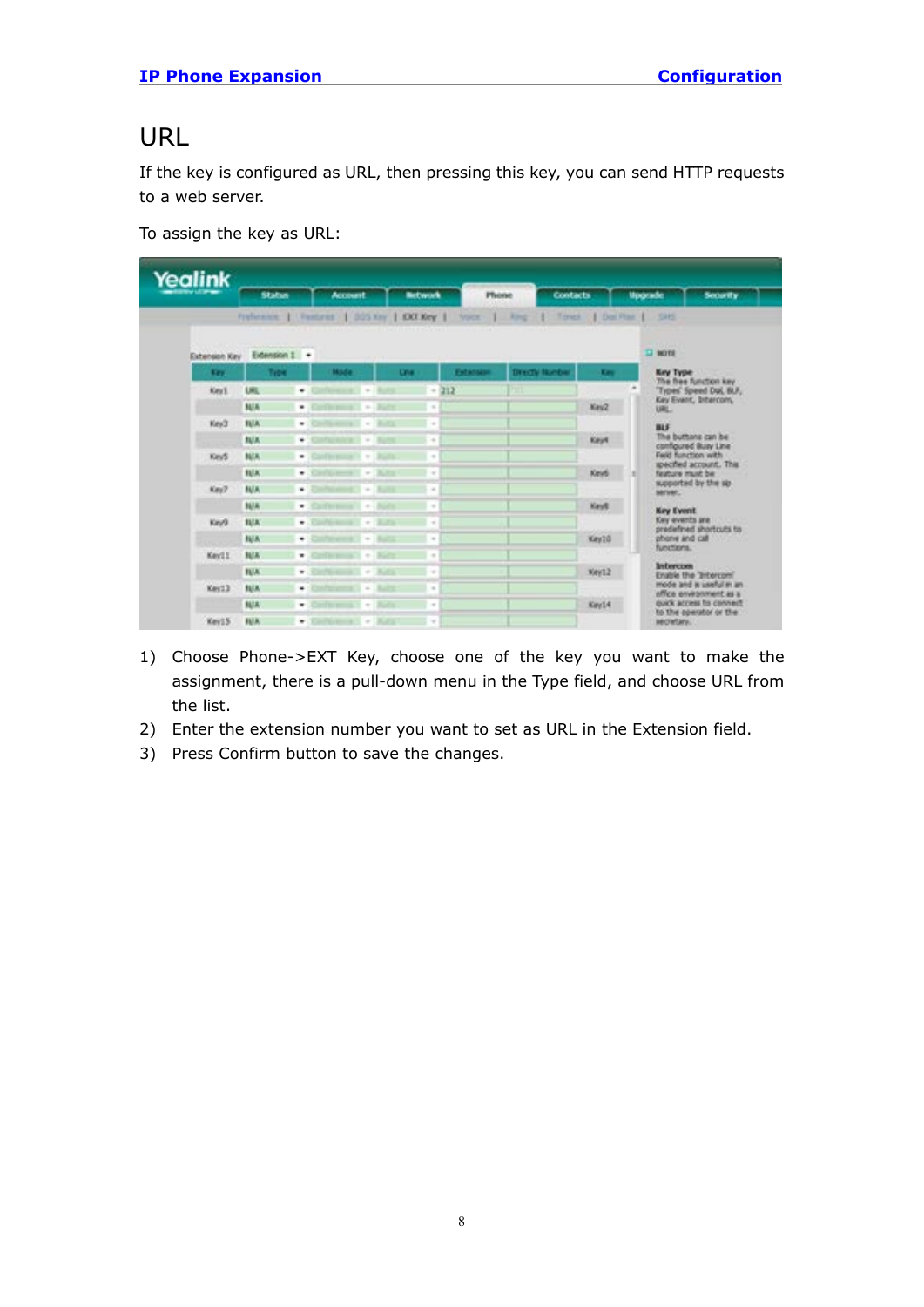#### <span id="page-11-0"></span>Share Line

Share Line Appearance (SLA), you can also call it Bridged Line Appearance (BLA). This feature allows subscribers to share SIP lines and also provides status monitoring of the shared line. When a user places an outgoing call using such an appearance, all members belonging to that particular SLA group are notified of this usage and are blocked from using this line appearance until the line goes back to idle state or when the call is placed on hold. Similarly all members of the SLA group are notified of an incoming call and the call can be picked up on a line appearance associated with the SLA extension.

| Yealink                     |                                             |   |                                                                                                                                                                                                                                                                                                                                                                                                                                                                   |                                                                     |                 |              |                              |                 |                                                    |
|-----------------------------|---------------------------------------------|---|-------------------------------------------------------------------------------------------------------------------------------------------------------------------------------------------------------------------------------------------------------------------------------------------------------------------------------------------------------------------------------------------------------------------------------------------------------------------|---------------------------------------------------------------------|-----------------|--------------|------------------------------|-----------------|----------------------------------------------------|
|                             | Status                                      |   | <b>Account</b>                                                                                                                                                                                                                                                                                                                                                                                                                                                    |                                                                     | <b>Bellwork</b> | Phone        |                              | <b>Contacts</b> | <b>Hograde</b><br><b>SOCIATION</b>                 |
|                             | Pieleterce 1 Features 1 255 key 1 EXT Key 1 |   |                                                                                                                                                                                                                                                                                                                                                                                                                                                                   |                                                                     |                 | <b>VAIDE</b> | $1 - 7$<br><b>Times</b><br>٠ | T That Plan 1   | <b>THE</b>                                         |
|                             |                                             |   |                                                                                                                                                                                                                                                                                                                                                                                                                                                                   |                                                                     |                 |              |                              |                 |                                                    |
| Extension Key Extension 1 - |                                             |   |                                                                                                                                                                                                                                                                                                                                                                                                                                                                   |                                                                     |                 |              |                              |                 | <b>COMOTH</b>                                      |
| <b>Kind</b>                 | Type                                        |   | <b>LUMP</b>                                                                                                                                                                                                                                                                                                                                                                                                                                                       |                                                                     | <b>Sine</b>     | Estamage     | <b>Drachy Number</b>         | <b>REV</b>      | Key Type                                           |
| Keyt                        | Share Line +                                |   | Confuturior: - Line 1                                                                                                                                                                                                                                                                                                                                                                                                                                             |                                                                     |                 | $+ 381$      |                              |                 | The fire function key<br>Types' Speed Dat, BLF,    |
|                             | N/A                                         | ۰ | $-11$                                                                                                                                                                                                                                                                                                                                                                                                                                                             | ٠                                                                   | $\sim$          |              |                              | Key2            | Key Event, Intercore,<br><b>URL</b>                |
| Kev3                        | N/A                                         | ۰ |                                                                                                                                                                                                                                                                                                                                                                                                                                                                   | $\sim$                                                              | ٠               |              |                              |                 | <b>BLF</b>                                         |
|                             | NA                                          | ٠ | <b>CONTRACTOR</b>                                                                                                                                                                                                                                                                                                                                                                                                                                                 |                                                                     | $\sim$          |              |                              | Keve            | The buttons can be<br>configured Busy Line         |
| Kiridi                      | N/A                                         | ۰ | $= 1 - 1$                                                                                                                                                                                                                                                                                                                                                                                                                                                         |                                                                     | $\sim$          |              |                              |                 | Field function with<br>specified account. This     |
|                             | NIA                                         | ٠ |                                                                                                                                                                                                                                                                                                                                                                                                                                                                   | $\frac{1}{2} \left( \frac{1}{2} \right) \left( \frac{1}{2} \right)$ | $\sim$          |              |                              | Key6            | feature must be                                    |
| Key7                        | N/A                                         | ٠ |                                                                                                                                                                                                                                                                                                                                                                                                                                                                   | $\sim$                                                              | $\alpha$        |              |                              |                 | supported by the sp.<br>benver.                    |
|                             | N/A                                         | ٠ | $-100$                                                                                                                                                                                                                                                                                                                                                                                                                                                            |                                                                     | ٠               |              |                              | Kevill          | <b>Key Event</b>                                   |
| Keyla                       | N/A                                         | ٠ | <b>COLL</b> 47                                                                                                                                                                                                                                                                                                                                                                                                                                                    |                                                                     | ×               |              |                              |                 | Key events are.<br>predefined shortzuts to         |
|                             | N/A                                         | ٠ | and the second con-                                                                                                                                                                                                                                                                                                                                                                                                                                               | -                                                                   | ۰               |              |                              | Kev10           | phone and call<br>functions.                       |
| Keytt                       | <b>N/A</b>                                  | ٠ | <b>Card Co</b>                                                                                                                                                                                                                                                                                                                                                                                                                                                    | $\frac{1}{2} \left( \frac{1}{2} \right) \left( \frac{1}{2} \right)$ | $\overline{a}$  |              |                              |                 |                                                    |
|                             | <b>N/A</b>                                  | ٠ | profetable to 11 - Bullet                                                                                                                                                                                                                                                                                                                                                                                                                                         |                                                                     | $\sim$          |              |                              | Key12           | <b>Bortweeness</b><br>Englis the Tritercon'        |
| Keyt3                       | N/A                                         | ٠ | $\label{eq:1} \begin{split} \mathcal{L}^{\text{in}}(\mathcal{L}^{\text{in}}(\mathcal{L}^{\text{in}}(\mathcal{L}^{\text{in}}))_{\mathcal{L}}^{\text{in}}(\mathcal{L}^{\text{in}}(\mathcal{L}^{\text{in}}(\mathcal{L}^{\text{in}})^{\text{in}}))_{\mathcal{L}}^{\text{out}}(\mathcal{L}^{\text{in}}(\mathcal{L}^{\text{in}}(\mathcal{L}^{\text{in}}(\mathcal{L}^{\text{in}})^{\text{in}})^{\text{out}}_{\mathcal{L}^{\text{in}}(\mathcal{L}^{\text{in}}(\mathcal{L$ |                                                                     | ٠               |              |                              |                 | mode and is useful in an<br>office anyonoment as a |
|                             | <b>N/A</b>                                  | ٠ | <b>Sellingers 1. 4</b>                                                                                                                                                                                                                                                                                                                                                                                                                                            | 31.95                                                               | $\sim$          |              |                              | Key14           | quick access to connect.<br>to the coerator or the |
| Key15                       | N/A                                         | ۰ | and a family 11. w 1. Martin                                                                                                                                                                                                                                                                                                                                                                                                                                      |                                                                     | ٠               |              |                              |                 | <b>MOMMY!</b>                                      |
|                             | N/A                                         |   | $+$ Enthincing $-$ RCD                                                                                                                                                                                                                                                                                                                                                                                                                                            |                                                                     | ٠               |              |                              | Keytő           | 1,883                                              |

To assign the key as SLA:

- 1) Choose Phone->EXT Key, choose one of the key you want to make the assignment, there is a pull-down menu in the Type field, and choose Share Line from the list.
- 2) In the "Line" field, select a line for which to apply this key, and enter the extension number you want to set as SLA in the Extension field.
- 3) Press Confirm button to save the changes.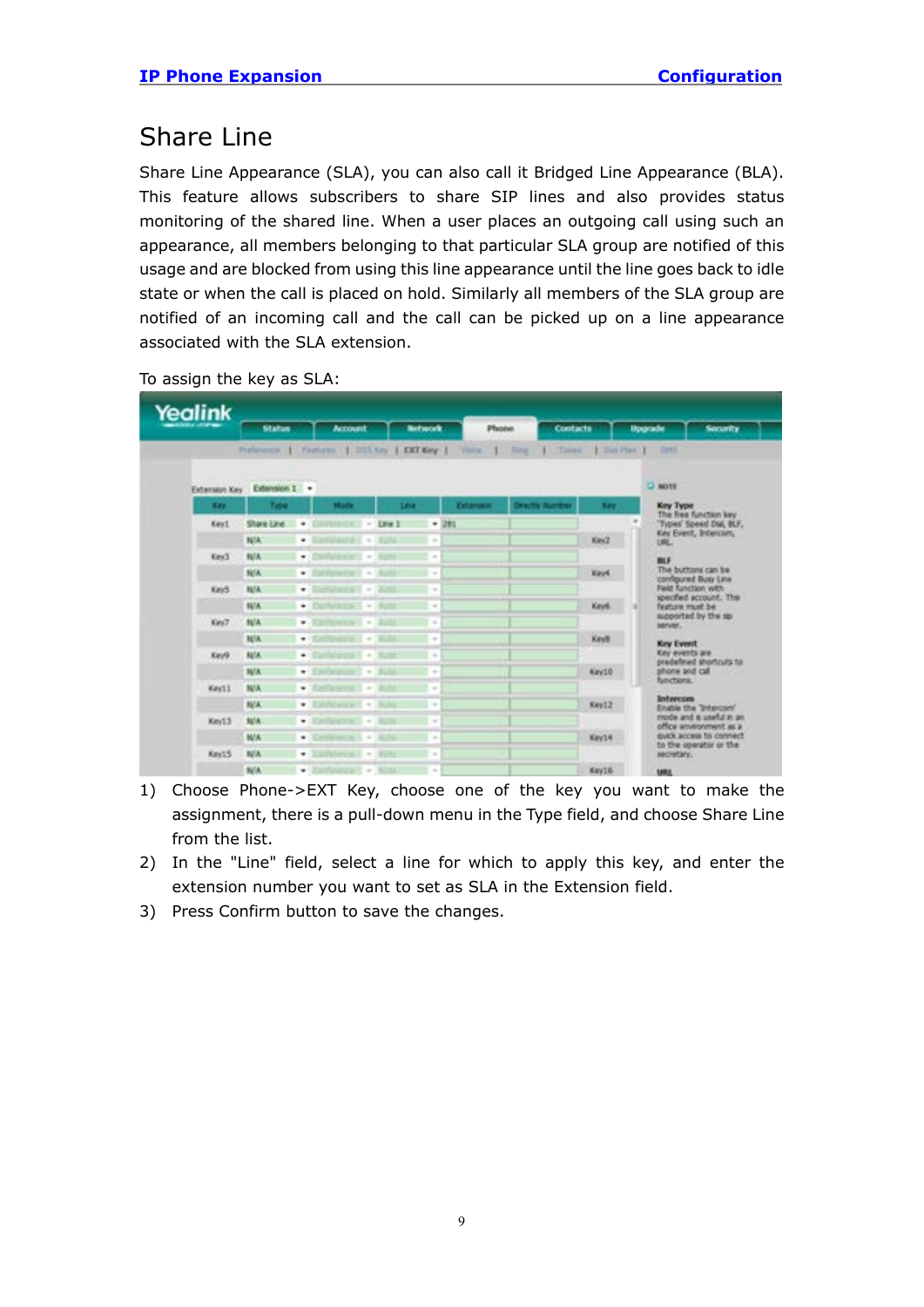### <span id="page-12-0"></span>Conference

You are allowed to configure the programmable key to be used as a conference key. This key allows a user on a call to conference another party at a pre-defined number while remaining in the current call.

To assign the key as Conference:

| Yealink       | <b>Status</b> | <b>AUTOMOTIC</b>                                                                    | <b>Bellwick</b><br>Phone | <b>Contacts</b>      |                | <b>Security</b><br><b>Upgrade</b>                   |
|---------------|---------------|-------------------------------------------------------------------------------------|--------------------------|----------------------|----------------|-----------------------------------------------------|
|               |               | Preference   Pastures   2013 key   DCT New   Veter   Firey   Tower   Dat Plan   DPS |                          |                      |                |                                                     |
| Extension Key | Edension I .  |                                                                                     |                          |                      |                | <b>STOR LT</b>                                      |
| <b>Kest</b>   | Travel        | <b>Made</b><br><b>Link</b>                                                          | <b>Externoon</b>         | <b>Drachy Number</b> | <b>King</b>    | <b>Key Type</b>                                     |
| Keyt.         | KeyEvent      | · Conference -                                                                      | . .                      |                      | $\overline{a}$ | The free function key<br>'Types' Speed DW, BLF,     |
|               | <b>N/A</b>    | ٠<br><b>SET 4-1</b><br>31,844                                                       | $\sim$                   |                      | Key2           | Key Event, Intercorn,<br>UEL.                       |
| Kev3          | NA            | ٠<br>$-1$                                                                           | $\sim$                   |                      |                | <b>MtF</b>                                          |
|               | <b>N/A</b>    | ٠<br>$\sim$                                                                         | m.                       |                      | Keye           | The buttons can be<br>configured Busy Line          |
| Key5          | N/A           | ٠<br>$\sim$                                                                         | ٠                        |                      |                | Field Sunction with<br>specified account. This      |
|               | <b>N/A</b>    | ٠<br>$\sim$                                                                         | $\sim$                   |                      | <b>Keys</b>    | Teature must be                                     |
| Key7          | <b>BUA</b>    | ۰<br>÷                                                                              | ٠                        |                      |                | supported by the str<br>server                      |
|               | <b>N/A</b>    | ٠<br>$\sim$                                                                         | $\equiv$                 |                      | Keyli          | <b>Key Event</b>                                    |
| Keya          | N/A           | ۰<br>$\sim$                                                                         | $\sim$                   |                      |                | Key events are<br>predefined shortzuts to:          |
|               | NX            | ٠<br>$\sim$                                                                         | $\sim$                   |                      | <b>Kay10</b>   | phone and call.<br>functions.                       |
| Keytt         | <b>N/A</b>    | w.l.<br><b>Sold Service Control</b>                                                 | $\sim$                   |                      |                |                                                     |
|               | <b>N/A</b>    | ٠<br>$\sim$                                                                         | $\sim$                   |                      | Key13          | <b>Inferconi</b><br>Enable the "Intercord"          |
| Key13         | N/A           | $\sim$<br>۰                                                                         | $\sim$                   |                      |                | mode and is useful in an<br>office envelopment as a |
|               | NA            | ۰<br>$\sim$                                                                         | $\sim$                   |                      | Key14          | quick access to connect<br>to the operator or the   |
| Key15         | <b>N/A</b>    | $\sim$<br>٠                                                                         | $\rightarrow$            |                      |                | secretary.                                          |

- 1) Choose Phone->EXT Key, choose one of the key you want to make the assignment, there is a pull-down menu in the Type field, choose KeyEvent from the list, then in the Mode field, open the pull-down menu and choose Conference.
- 2) Press Confirm button to save the changes.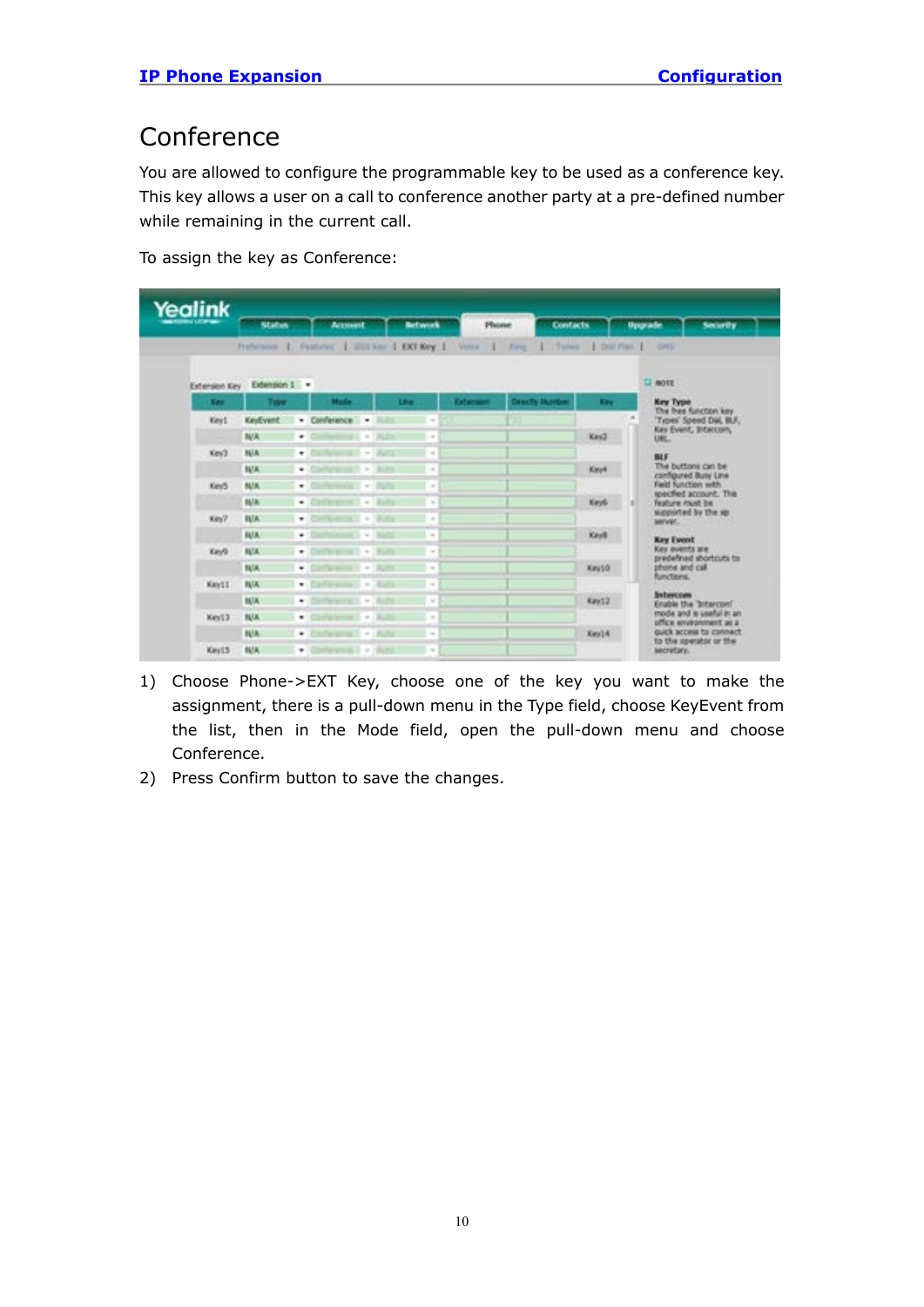#### <span id="page-13-0"></span>Forward

If the key is configured as Forward key, press this key under the idle status, the IP phone will turn to the Always Forward page and you can set the Forward to number, then when there is any call to the extension number will be forwarded to the set number automatically.

To assign the key as Forward:

| Yealink    |                           |                                                                                      |                       |                 |                        |             |                                                   |
|------------|---------------------------|--------------------------------------------------------------------------------------|-----------------------|-----------------|------------------------|-------------|---------------------------------------------------|
|            | <b>Status</b>             | <b>Account</b>                                                                       | <b>Network</b>        | Phone:          | <b>Contacts</b>        |             | <b>Upgrade</b><br><b>Societike</b>                |
|            |                           | Fishings   Familyan   DOS key   OCTAbby   Viker /   Reg     Tannel   Dal Pho     DMS |                       |                 |                        |             |                                                   |
|            |                           |                                                                                      |                       |                 |                        |             |                                                   |
|            | Extension Key Extension 1 |                                                                                      |                       |                 |                        |             | <b>UTH C</b>                                      |
| <b>New</b> | Type                      | <b>Hode</b>                                                                          | <b>LEE</b>            | <b>Getamann</b> | <b>Directly Number</b> | <b>Tary</b> | <b>Key Type</b><br>The free function key          |
| Keyt       | <b>KeyEvant</b>           | · Forward<br>٠                                                                       | $-258$                |                 | - 13                   |             | 'Types' Speed Dul, BLF,                           |
|            | N/A                       | ٠<br>$\sim$                                                                          | $\alpha$              |                 |                        | Key2        | Key Event, Intercom,<br><b>URL:</b>               |
| Key3       | N/A                       | ٠.<br>$\sim$<br><b>CONTROLLER</b>                                                    | ÷                     |                 |                        |             | <b>BLF</b>                                        |
|            | N/A                       | <b>ANTIQUES IN THE</b><br>٠<br>$\sim$                                                | $\sim$                |                 |                        | Keys        | The buttons can be<br>configured Busy Line        |
| KayS       | NW                        | ٠<br>$\sim$                                                                          | $\sim$                |                 |                        |             | Field function with                               |
|            | N/A                       | <b>Marine M.T.</b><br>٠<br>$\sim$                                                    | $\sim$                |                 |                        | Key6        | specified account, This<br>finature must be       |
| Key?       | NW                        | ٠<br>$\sim$                                                                          | ÷<br>m                |                 |                        |             | supported by the sp.<br><b>BAYLAND</b> CONTROLLER |
|            | <b>N/A</b>                | ٠<br>$\sim$                                                                          | ×                     |                 |                        | Keyti       | <b>Key Event</b>                                  |
| KeyS       | N/A                       | <b>CALL + BUSS</b><br>٠                                                              | $\sim$                |                 |                        |             | Key events are                                    |
|            | N/A                       | ۰<br><b>All Sciences</b>                                                             | $\sim$<br>19.7.1      |                 |                        | Keyto       | predefined shortruits to:<br>phone and call       |
| KeySL      | <b>SUA</b>                | ×.<br><b>SYNNESS +</b>                                                               | ×                     |                 |                        |             | <b>Reternance</b>                                 |
|            | <b>N/A</b>                | ٠<br>$\sim$                                                                          | $\rightarrow$         |                 |                        | Key12       | <b>Intercom</b><br>Enable the 'Intercom'          |
| Keyt3      | NA                        | ٠<br>$-100$                                                                          | $\sim$                |                 |                        |             | mode and is useful in an                          |
|            | N/A                       | ٠<br><b>PARAMENT + I BLASS</b>                                                       | $\sim$                |                 |                        | Kaylé       | office enveronment as a<br>ouck access to connect |
| Keyt5.     | <b>N/A</b>                | ۰<br>$( -4)$                                                                         | $\sim$<br><b>BUTT</b> |                 |                        |             | to the operator or the<br><b>MOVEMY.</b>          |

- 1) Choose Phone->EXT Key, choose one of the key you want to make the assignment, there is a pull-down menu in the Type field, choose KeyEvent from the list, then in the Mode field, open the pull-down menu and choose Forward from the list.
- 2) Enter the extension number you want to forward to in the Extension field.
- 3) Press Confirm button to save the changes.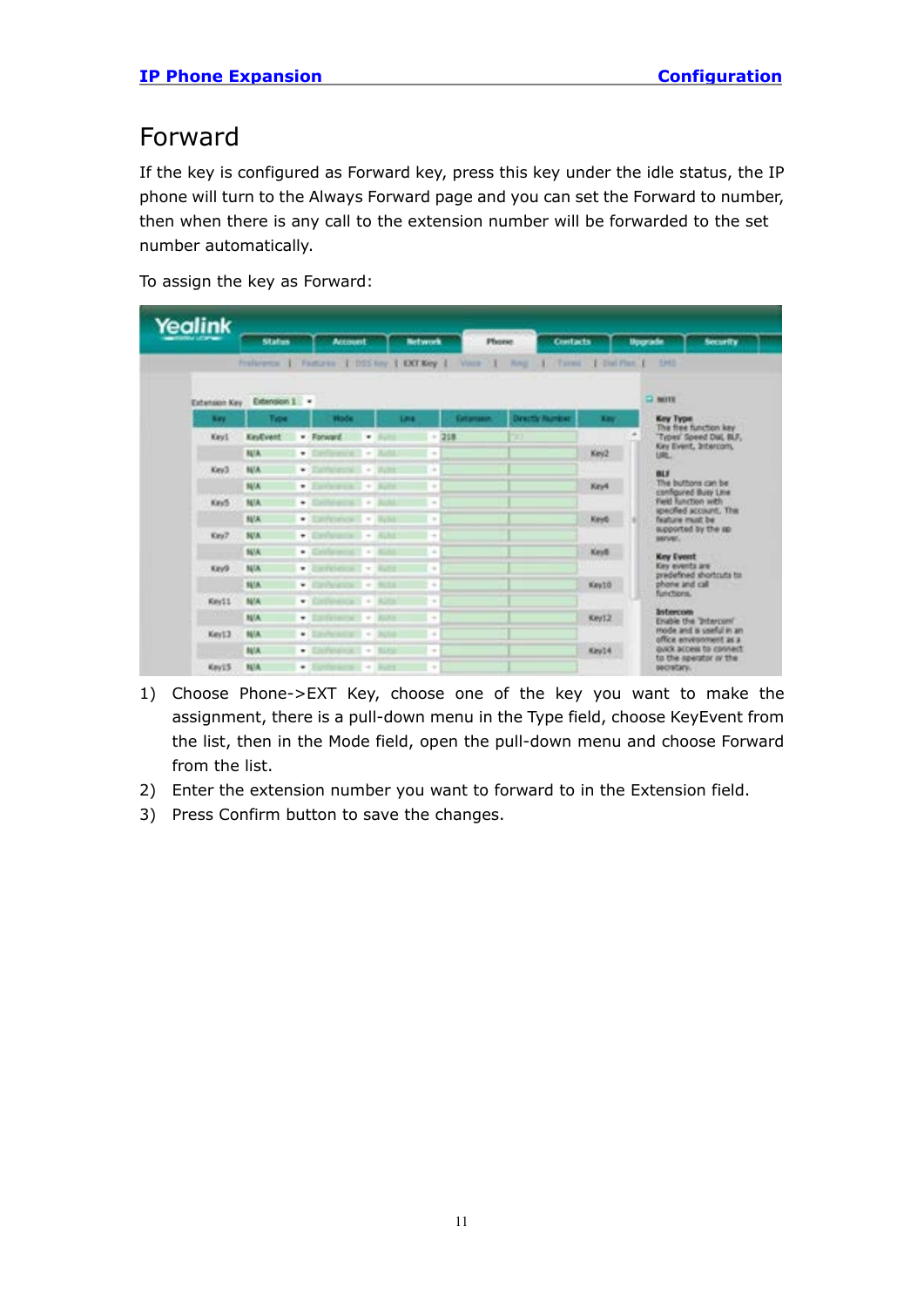#### <span id="page-14-0"></span>**Transfer**

You are able to configure the key as a transfer key to perform the Blind/Attended Transfer.

To assign the key as Transfer:

| Yealink    |                                                           |                                        |                                                                       |            |                                    |                                                       |
|------------|-----------------------------------------------------------|----------------------------------------|-----------------------------------------------------------------------|------------|------------------------------------|-------------------------------------------------------|
|            | Status                                                    | Account                                | <b>Bellwood</b>                                                       | Phone      | <b>Contacts</b>                    | <b>Security</b><br><b>Upgrade</b>                     |
|            |                                                           |                                        | Policyma   Femano   200-les   DCFKey   Voice   Reg.   Tuese   2nd Pas |            |                                    | $-1341$                                               |
|            | <b>CONTRACTOR</b> IN PERSONAL<br>Extenson Key Extension 1 |                                        |                                                                       |            |                                    | <b>C NOTE</b>                                         |
| <b>Key</b> | Tree                                                      | <b>Note</b>                            | <b>Links</b>                                                          | Enterprise | <b>Dretty Number</b><br><b>Kay</b> | <b>Key Type</b><br>The free function key              |
| KevI       | KeyEvent                                                  | + Transfer<br>$\overline{\phantom{a}}$ | m<br>÷                                                                |            |                                    | 'Types' Speed Dai, BLF,                               |
|            | N/A                                                       | ٠<br>$\frac{1}{2}$                     | $\sim$                                                                |            | Key2                               | Key Event, Intercom.<br>LIKE                          |
| Key3       | N/A                                                       | $\bullet$<br>$\sim$                    | $\sim$                                                                |            |                                    | 图示                                                    |
|            | NA                                                        | ۰<br><b>SOVIETE +</b>                  | $\sim$                                                                |            | Keye                               | The buttons can be<br>configured Busy Line            |
| Key5       | <b>SE/A</b>                                               | ۰<br><b>STATISTICS</b>                 | $\sim$                                                                |            |                                    | <b>Field function with</b><br>specified account, This |
|            | N/A                                                       | ۰<br>$\sim$                            | $\sim$                                                                |            | Keid-                              | feature must be                                       |
| Key?       | NW                                                        | ٠<br>$\sim$<br>$\sim$                  | ÷                                                                     |            |                                    | supported by the sp.<br>sariver.                      |
|            | <b>N/A</b>                                                | ٠<br>$\sim$                            | $\sim$                                                                |            | Keyti                              | <b>Key Event</b>                                      |
| Key9       | N/A                                                       | ٠<br>$\sim$                            | $\sim$                                                                |            |                                    | Key events are<br>predefined shortrufts to:           |
|            | N/A                                                       | ۰<br>٠                                 | $\sim$                                                                |            | Keyto                              | abone and call<br>functions.                          |
| Keytt      | <b>N/A</b>                                                | ٠<br>and an expectation of             | $\sim$                                                                |            |                                    |                                                       |
|            | <b>N/A</b>                                                | distances 1.<br>٠                      | $\sim$                                                                |            | Key12                              | <b>Intercom</b><br>Enable the "Intercom"              |
| Keyt3      | <b>N/A</b>                                                | ۰<br>- Themselve                       | $\Delta$<br><b>SCRA</b>                                               |            |                                    | mode and is useful in an<br>office enveronment as a   |
|            | N/A                                                       | <b>SAN PARAMENT AT A</b><br>۰          | <b>HELPY</b><br>$\sim$                                                |            | Key14                              | ouck access to connect.<br>to the operator or the     |
| Keyt5:     | <b>N/A</b>                                                | ٠                                      | $\sim$                                                                |            |                                    | <b>MORGIV.</b>                                        |

- 1) Choose Phone->EXT Key, choose one of the key you want to make the assignment, there is a pull-down menu in the Type field, choose KeyEvent from the list, then in the Mode field, open the pull-down menu and choose Transfer from the list.
- 2) Press Confirm button to save the changes.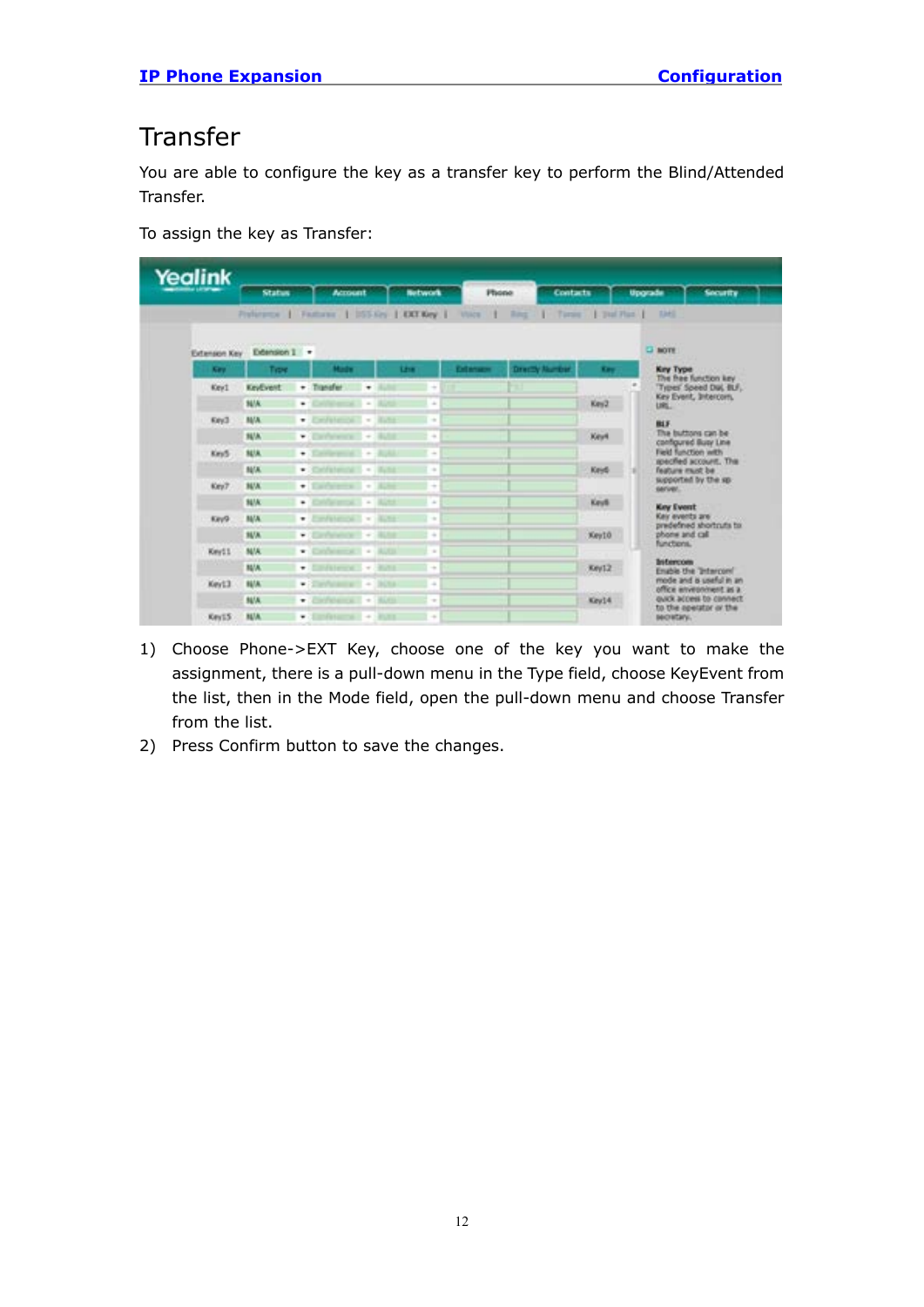### <span id="page-15-0"></span>Hold

The key can be configured as a hold key. You can use this key to hold and retrieve a call during the conversation.

To assign the key as Hold:

| Yealink                     |                 |                 |                                                                                                |                |           |                                                                                 |       |                                                     |
|-----------------------------|-----------------|-----------------|------------------------------------------------------------------------------------------------|----------------|-----------|---------------------------------------------------------------------------------|-------|-----------------------------------------------------|
|                             | <b>Status</b>   | <b>Account.</b> |                                                                                                | <b>Beloven</b> | Phone     | Contacts                                                                        |       | <b>Hograde</b><br><b>Security</b>                   |
|                             |                 |                 |                                                                                                |                |           | Fisherma 1. Fastures 1 193 key 1 DCT Key 1 Volve 1 Ang 1 Tanes 1 Dol Flan 1 SHS |       |                                                     |
| Extension Key Extension 1 + |                 |                 |                                                                                                |                |           |                                                                                 |       | $\Box$ mont                                         |
| <b>Cary</b>                 | 7,00            | <b>Hode</b>     |                                                                                                | Line           | Elderseys | <b>Drectly Number</b>                                                           | East  | <b>Key Type</b><br>The fine function key            |
| Kevt                        | KeyEvent - Hold |                 | ٠                                                                                              | $\sim$         |           |                                                                                 |       | ۰<br>'Types' Speed Dal, BLF.                        |
|                             | N/A             | ٠               | $\sim$                                                                                         | $\sim$         |           |                                                                                 | Key2  | Key Event, Intercom,<br><b>LIBEL</b>                |
| Key3                        | N/A             | ۰               | $\sim$                                                                                         | $\sim$         |           |                                                                                 |       | BIF                                                 |
|                             | N/A             | ۰               | $\frac{1}{2} \left( \frac{1}{2} \right) \left( \frac{1}{2} \right) \left( \frac{1}{2} \right)$ | $\sim$         |           |                                                                                 | Keirt | The buttons can be<br>canfigured Busy Line          |
| Key5.                       | N/A             | ٠               | <b>STERN 2-4-1</b>                                                                             | $\sim$         |           |                                                                                 |       | Field function with<br>specified account. This      |
|                             | N/A             | ۰               | $\sim$                                                                                         | $\sim$         |           |                                                                                 | Key6  | feature must be                                     |
| Key?                        | NA              | ٠               | $\frac{1}{2} \left( \frac{1}{2} \right) \left( \frac{1}{2} \right) \left( \frac{1}{2} \right)$ | $\sim$         |           |                                                                                 |       | supported by the sp<br>server.                      |
|                             | N/A             | ۰               | $\sim$                                                                                         | $\sim$         |           |                                                                                 | Keyli | <b>Key Event</b>                                    |
| Key's                       | N/A             | ۰               | $\sim$                                                                                         | $\sim$         |           |                                                                                 |       | Key events are :<br>predefined shortcuts to         |
|                             | NA              | ۰               | $\sim$                                                                                         | $\sim$         |           |                                                                                 | Key10 | phone and call<br>functions.                        |
| <b>Keyli</b>                | <b>N/A</b>      | ۰               | $2 - \nu$                                                                                      | $\sim$         |           |                                                                                 |       |                                                     |
|                             | N/A             | ×.              | $-18$                                                                                          | $\sim$         |           |                                                                                 | Key12 | <b>Soforcom</b><br>Enable the 'Intercom'            |
| Key13                       | N/A             | ۰               | $\frac{1}{2} \left( \frac{1}{2} \right) \left( \frac{1}{2} \right) \left( \frac{1}{2} \right)$ | $\sim$         |           |                                                                                 |       | mode and is useful in an<br>office environment as a |
|                             | N/A             | w.              | $\sim$                                                                                         | $\sim$         |           |                                                                                 | Key14 | quick access to connect:<br>to the operator or the  |
| Key15                       | N/A             | ٠               | $\sim$ 1                                                                                       | $\sim$         |           |                                                                                 |       | secretary.                                          |

- 1) Choose Phone->EXT Key, choose one of the key you want to make the assignment, there is a pull-down menu in the Type field, choose KeyEvent from the list, then in the Mode field, open the pull-down menu and choose Hold from the list.
- 2) Press Confirm button to save the changes.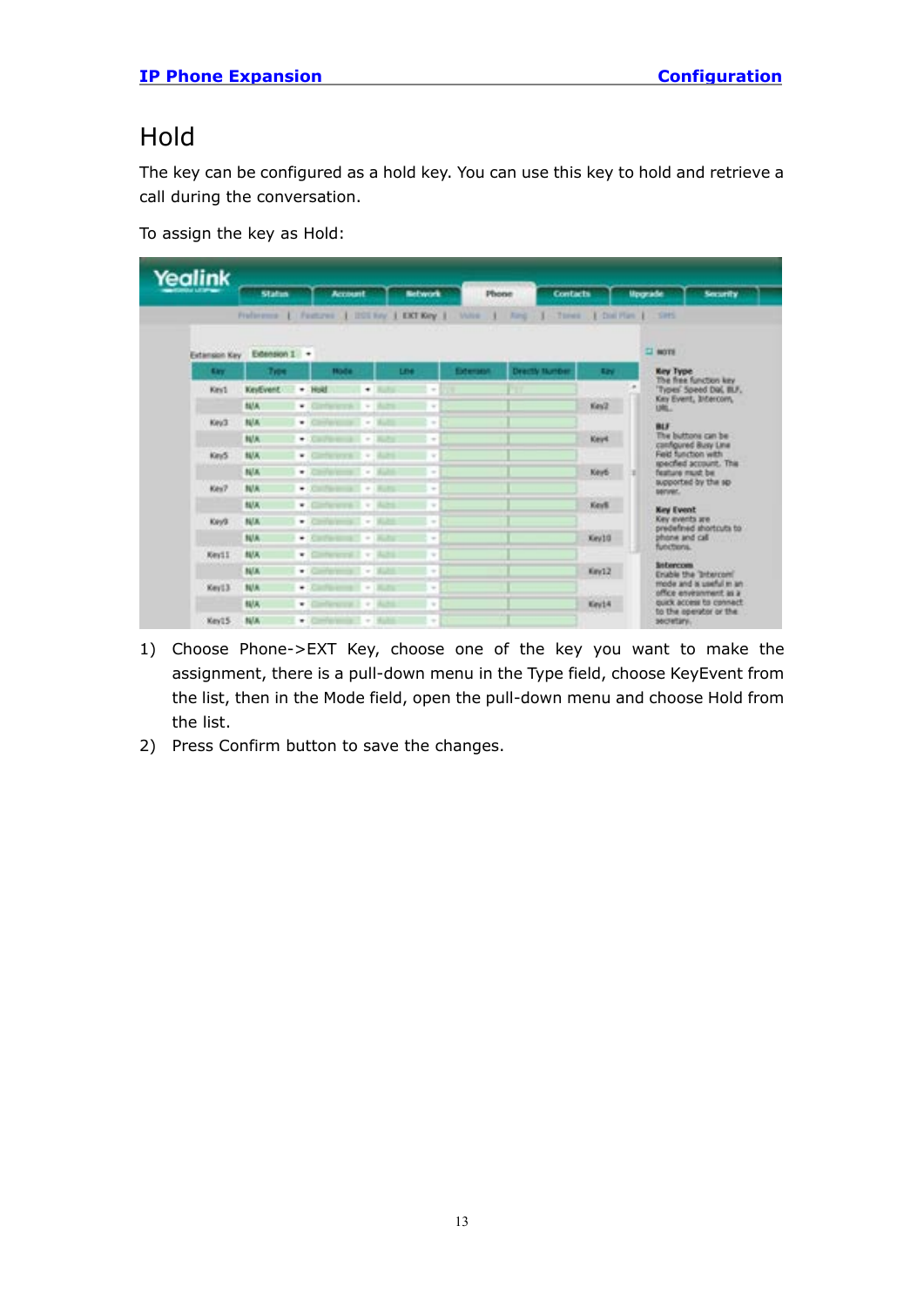#### <span id="page-16-0"></span>DND

If the key is configured as DND key, you are allowed to active the DND function immediately when you press it. Press it again to deactivate DND mode.

To assign the key as DND:

| Yealink     | <b>Malus</b>                                         |   | <b>Account</b> |               |              | <b>Activizia</b>                                                                               | Phone       | <b>Contacts</b>       |                      | Upgrade<br><b>Security</b>                          |
|-------------|------------------------------------------------------|---|----------------|---------------|--------------|------------------------------------------------------------------------------------------------|-------------|-----------------------|----------------------|-----------------------------------------------------|
|             | Following 1. Faidlines 1. 005 Key 1 COT Key 1 - 1008 |   |                |               |              |                                                                                                | $\cdots$    | <b>TEMP</b>           | 1 Total 1 list Par 1 | $-1005$                                             |
|             |                                                      |   |                |               |              |                                                                                                |             |                       |                      |                                                     |
|             | Extension Kay Extension 1 -                          |   |                |               |              |                                                                                                |             |                       |                      | $\Box$ work                                         |
| <b>Ciev</b> | Type                                                 |   | <b>Hode</b>    |               | <b>Links</b> |                                                                                                | Extension:  | <b>Drettly Number</b> | <b>King</b>          | <b>Key Type:</b><br>The free function key           |
| Kaw1        | KeyEvant.                                            |   | $-0.00$        | ٠             |              | $\sim$                                                                                         | <b>ITEM</b> | ш                     |                      | 'Types' Speed Dat, BLF,                             |
|             | N/A                                                  | ۰ |                | $\sim$        |              | $\alpha$                                                                                       |             |                       | Key2                 | Key Event, Intercom,<br><b>MALL</b>                 |
| Key3        | N/A)                                                 | ٠ |                | $\sim$        |              | $\frac{1}{2}$                                                                                  |             |                       |                      | <b>BUT</b>                                          |
|             | NA                                                   | ٠ |                | ٠             |              | $\sim$                                                                                         |             |                       | Keivit               | The buttons can be<br>configured Busy Line          |
| KeyS        | N/A                                                  | ٠ |                | $\sim$        |              | $\sim$                                                                                         |             |                       |                      | Field function with<br>specified account. This      |
|             | N/A                                                  | ٠ |                | $\sim$        |              | $\sim$                                                                                         |             |                       | Key6                 | feature must be                                     |
| Key?        | NA                                                   | ۰ |                | $\frac{1}{2}$ |              | $\sim$                                                                                         |             |                       |                      | supported by the sp<br>server.                      |
|             | N/A                                                  | ٠ |                | $\sim$        |              | $\sim$                                                                                         |             |                       | Kevk.                | <b>Key Event</b>                                    |
| Kevil       | N/A                                                  | ٠ |                | $\sim$        |              | $\sim$                                                                                         |             |                       |                      | Key events are<br>predefined shortruits to          |
|             | N/A                                                  | ٠ |                | $\frac{1}{2}$ |              | $\sim$                                                                                         |             |                       | Kay10                | Sico brist singlet<br>Ruschions.                    |
| Key11       | N/A                                                  | ۰ |                | $\sim$        |              | $\sim$                                                                                         |             |                       |                      | <b>Intercom</b>                                     |
|             | N/A                                                  | ٠ |                |               |              | $\frac{1}{2} \left( \frac{1}{2} \right) \left( \frac{1}{2} \right) \left( \frac{1}{2} \right)$ |             |                       | Key12                | Enable the 'Intercond'                              |
| Keytill     | 规具                                                   | ۰ |                | $\sim$        |              | ٠                                                                                              |             |                       |                      | mode and is useful in an<br>office environment as a |
|             | N/A                                                  | ٠ |                | ÷             |              | $\frac{1}{2}$                                                                                  |             |                       | Kay14                | quick access to cannect<br>to the operator or the   |
| Keyt5       | NUM                                                  | ٠ |                | $\sim$        |              | $\sim$                                                                                         |             |                       |                      | secretary.                                          |

- 1) Choose Phone->EXT Key, choose one of the key you want to make the assignment, there is a pull-down menu in the Type field, choose KeyEvent from the list, then in the Mode field, open the pull-down menu and choose DND from the list.
- 2) Press Confirm button to save the changes.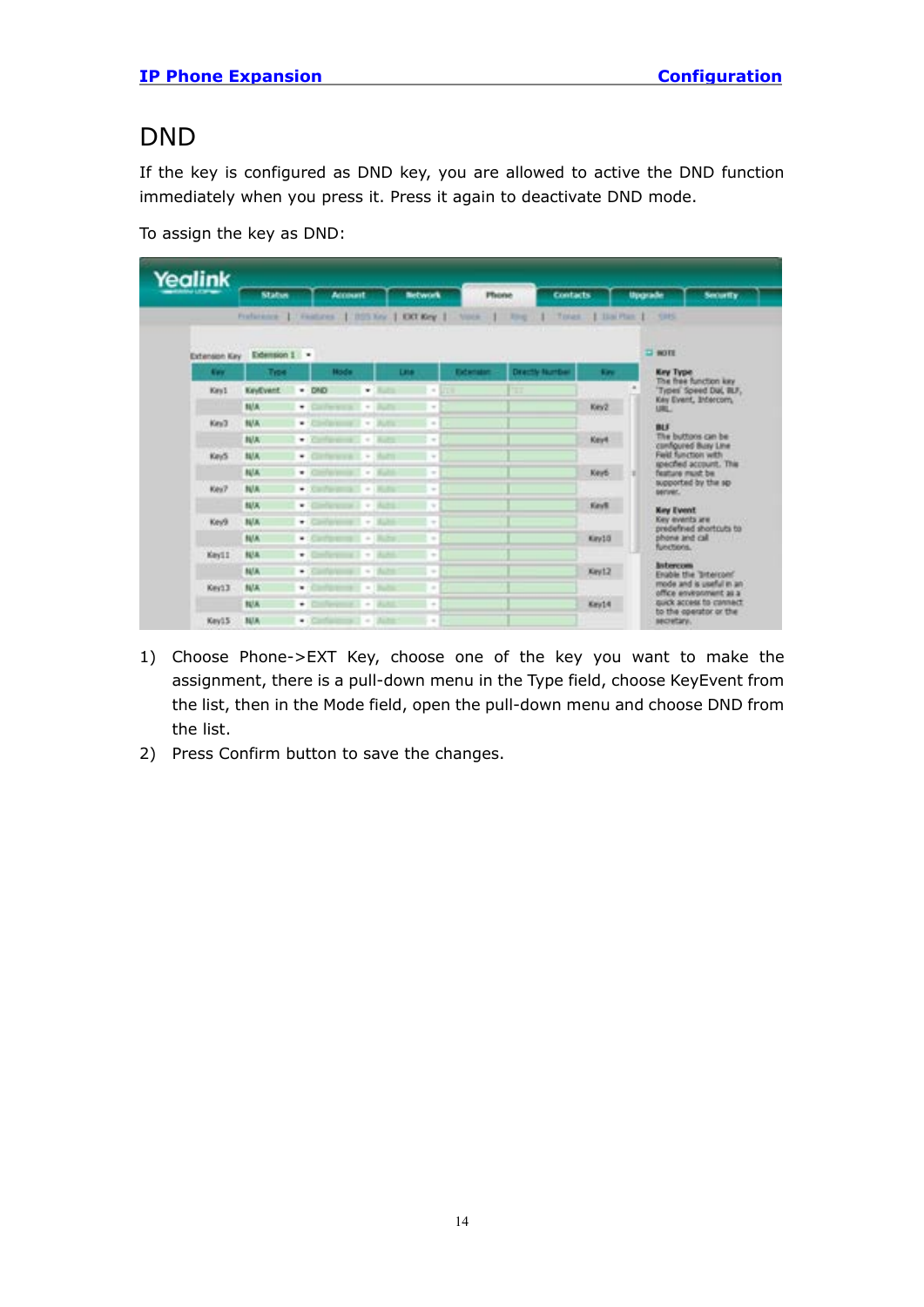### <span id="page-17-0"></span>Redial

If the key is configured as Redial key, press this key under the idle status, it will fetch the last dialed number, then you can choose a special line to call out by pressing the line keys.

To assign the key as redial:

| Yealink       |               |   |                |               |             |                |                |                                                                                               |                 |                                                     |
|---------------|---------------|---|----------------|---------------|-------------|----------------|----------------|-----------------------------------------------------------------------------------------------|-----------------|-----------------------------------------------------|
|               | <b>Status</b> |   | <b>Account</b> |               |             | <b>Between</b> | Phone          |                                                                                               | <b>Contacts</b> | Upgrade<br><b>Security</b>                          |
|               |               |   |                |               |             |                |                | Philippine 1, Festures, 1, 153 Key 1, 100 Key 1, Voice 1, Ning 1, Taxes, 1, Dai For, 1, 2015. |                 |                                                     |
| Extension Kay | Extension 1 - |   |                |               |             |                |                |                                                                                               |                 | <b>CENSOR</b>                                       |
| <b>King</b>   | Time          |   | <b>Mode</b>    |               | <b>Line</b> |                | <b>Edanger</b> | <b>Directly Number</b>                                                                        | 1,499           | <b>Key Type</b>                                     |
| Kay1          | KeyCvent      |   | $-$ Kedul      | ٠             |             | $\sim$         | h e            |                                                                                               |                 | The free function key<br>'Types' Speed Dal, BLF.    |
|               | <b>N/A</b>    | ٠ |                | $\sim$        |             | $\alpha$       |                |                                                                                               | Key2            | Key Event, Intercom,<br><b>LIGHT</b>                |
| Key3          | <b>N/A</b>    | ٠ | $-1000$        |               |             | $\sim$         |                |                                                                                               |                 | BU                                                  |
|               | <b>N/A</b>    | ٠ | <b>CONTROL</b> |               |             | $\alpha$       |                |                                                                                               | Kevil           | The buttons can be<br>configured Busy Line          |
| Key5          | <b>BEA</b>    | ٠ |                | ÷             |             | ٠              |                |                                                                                               |                 | Field function with<br>specified account. This      |
|               | <b>HUA</b>    | ٠ |                | $= 1 - 1$     |             | $\sim$         |                |                                                                                               | Key6            | heature must be<br>supported by the sp.             |
| Key7          | NIA           | ٠ |                | $\frac{1}{2}$ |             | ×              |                |                                                                                               |                 | <b>BROWL 1</b>                                      |
|               | <b>NZA</b>    | ٠ |                | $\sim$        |             | $\sim$         |                |                                                                                               | <b>Kays</b>     | <b>Key Event</b>                                    |
| Keys          | <b>IN/A</b>   | ۰ |                | $+1$          |             | ÷              |                |                                                                                               |                 | Key events are<br>predefined shortcuts to           |
|               | <b>N/A</b>    | ٠ |                | $\frac{1}{2}$ |             | $\sim$         |                |                                                                                               | Key DS          | phone and call<br><b>Bunchens</b>                   |
| KevII         | NIA           | ۰ | $-1.14$        |               |             | $\sim$         |                |                                                                                               |                 | <b>Inferrorm</b>                                    |
|               | <b>TUN</b>    | ٠ | <b>MADE A</b>  |               |             | $\sim$         |                |                                                                                               | Keyt2           | Enable the 'Intercom'<br>mode and is useful in an   |
| Key13         | <b>BUA</b>    | ٠ |                | ×             |             | $\sim$         |                |                                                                                               |                 | office environment as a<br>quick access to connect. |
|               | <b>N/A</b>    | ٠ |                | $\sim$        |             | $\sim$         |                |                                                                                               | Keyte           | to the operator or the                              |
| Key15         | <b>N/A</b>    | ٠ |                |               |             | ×              |                |                                                                                               |                 | ascretary.                                          |

- 1) Choose Phone->EXT Key, choose one of the key you want to make the assignment, there is a pull-down menu in the Type field, choose KeyEvent from the list, then in the Mode field, open the pull-down menu and choose Redial from the list.
- 2) Press Confirm button to save the changes.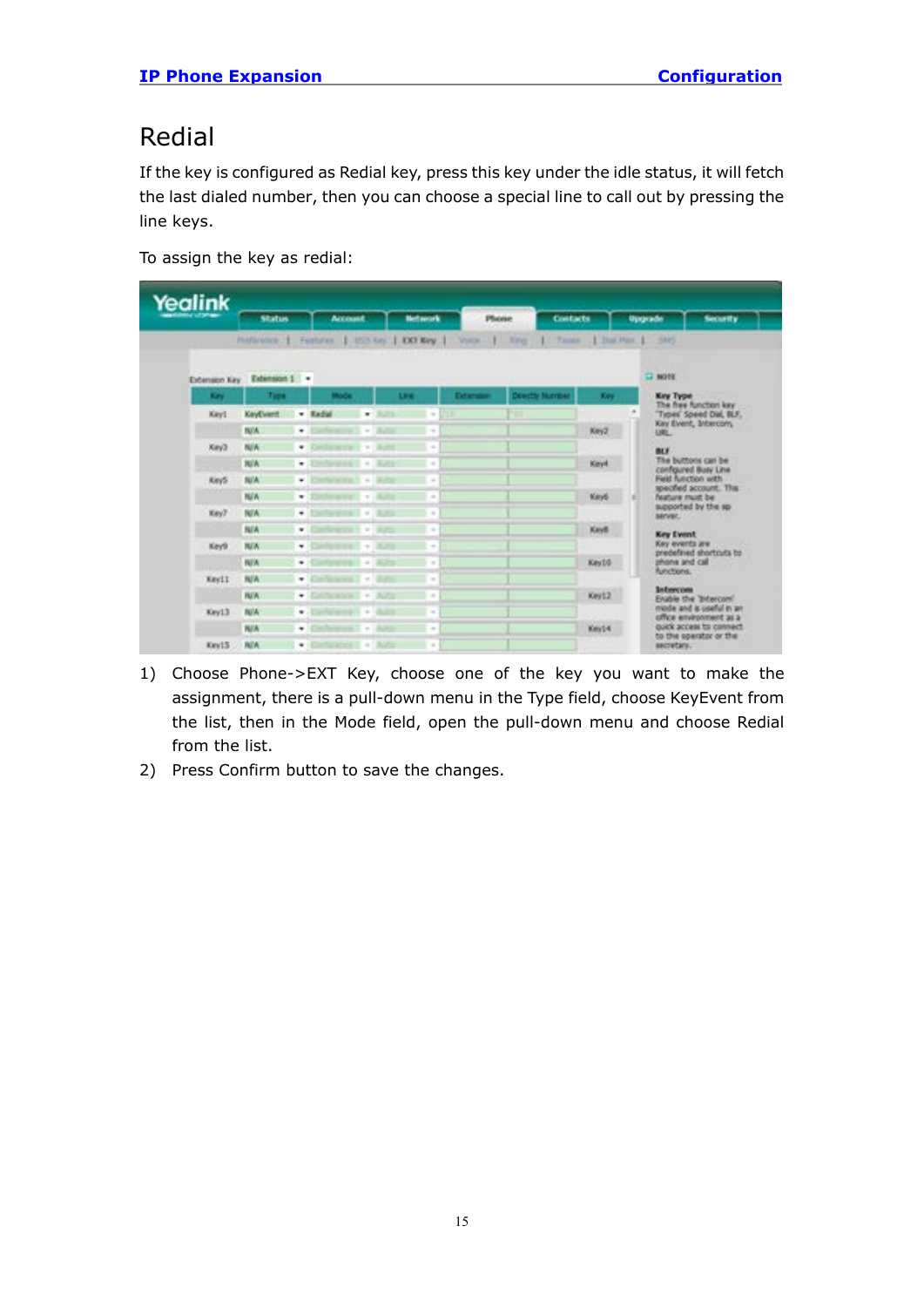### <span id="page-18-0"></span>Call Return

When the key is configured as Call Return key you are allowed to dial out the last phone call you received.

To assign the key as Call Return:

| Yealink       |               |                                                 |                                                                                                |                                                                                                    |           |                                       |                |                                                     |
|---------------|---------------|-------------------------------------------------|------------------------------------------------------------------------------------------------|----------------------------------------------------------------------------------------------------|-----------|---------------------------------------|----------------|-----------------------------------------------------|
|               | <b>Status</b> | <b>Account</b>                                  |                                                                                                | <b>Between</b>                                                                                     | Phone     | <b>Contacts</b>                       | <b>Upgrade</b> | <b>SOUTHER</b>                                      |
|               |               | Frebenist 1 Fastures   BSS Key   KXX Key   Voca |                                                                                                |                                                                                                    | 1 Linker  | Times   Dar Rac   Sits                |                |                                                     |
| Extension Key | Extension I + |                                                 |                                                                                                |                                                                                                    |           |                                       |                | $\square$ inom                                      |
| East          | Tree          | <b>Hode</b>                                     |                                                                                                | <b>Links</b>                                                                                       | Estatutos | <b>Directly Number</b><br><b>Card</b> |                | Key Type:                                           |
| Key1.         | KeyEvent      | * Cal Return +                                  |                                                                                                | <br>$\frac{1}{2} \left( \frac{1}{2} \right) \left( \frac{1}{2} \right) \left( \frac{1}{2} \right)$ |           |                                       |                | The free function key<br>'Types' Speed Dai, BLF.    |
|               | N/A           | ٠                                               | $\frac{1}{2} \left( \frac{1}{2} \right) \left( \frac{1}{2} \right) \left( \frac{1}{2} \right)$ | $\sim$                                                                                             |           | Key2                                  |                | Key Event, Intercom,<br>URL:                        |
| Key3          | <b>N/A</b>    | ۰                                               | ×<br>$\sim$                                                                                    | $\sim$                                                                                             |           |                                       |                | <b>BLF</b>                                          |
|               | <b>N/A</b>    | ٠                                               | $\sim$                                                                                         | $\sim$                                                                                             |           | <b>Keys</b>                           |                | The buttons can be<br>cardigured Busy Line          |
| KeyS          | NA            | $+1$                                            | $-1 - 100$                                                                                     | ×                                                                                                  |           |                                       |                | Field function with<br>specified account. This      |
|               | <b>N/A</b>    | ٠                                               | $\sim$<br>٠                                                                                    | $\equiv$                                                                                           |           | Key5                                  |                | feature must be                                     |
| Key2          | N/A           | ۰                                               | $\sim$                                                                                         | $\sim$                                                                                             |           |                                       |                | supported by the sp.<br>sarver.                     |
|               | N/A           | ٠                                               | $\frac{1}{2} \left( \frac{1}{2} \right) \left( \frac{1}{2} \right)$                            | $\sim$                                                                                             |           | <b>Keyli</b>                          |                | <b>Key Event</b>                                    |
| Keya          | N/A           | ٠                                               | $\blacksquare$                                                                                 | $\equiv$                                                                                           |           |                                       |                | Key events are<br>predefined shortcuts to           |
|               | N/A           | ٠                                               | $\frac{1}{2} \left( \frac{1}{2} \right) \left( \frac{1}{2} \right) \left( \frac{1}{2} \right)$ | $\sim$                                                                                             |           | Kay10                                 | phone and call | functions.                                          |
| <b>Keyl I</b> | NA            | ۰                                               | $+$ 2020                                                                                       | $\sim$                                                                                             |           |                                       |                |                                                     |
|               | N/A           | ٠                                               | $\sim$                                                                                         | $\sim$                                                                                             |           | Xwel2                                 |                | <b>Intercom</b><br>Enable the 'Intercon'            |
| Key13         | N/A           | ۰                                               | $\sim$                                                                                         |                                                                                                    |           |                                       |                | mode and is useful in an<br>office environment as a |
|               | <b>N/A</b>    | ٠                                               | $\frac{1}{2} \left( \frac{1}{2} \right) \left( \frac{1}{2} \right) \left( \frac{1}{2} \right)$ | $\sim$                                                                                             |           | <b>Ray14</b>                          |                | quick access to connect.<br>to the coerator or the  |
| KeytS         | NA            | ٠                                               | $\sim$                                                                                         | $\sim$                                                                                             |           |                                       |                | <b>MOREY,</b>                                       |

- 1) Choose Phone->EXT Key, choose one of the key you want to make the assignment, there is a pull-down menu in the Type field, choose KeyEvent from the list, then in the Mode field, open the pull-down menu and choose Call Return from the list.
- 2) Press Confirm button to save the changes.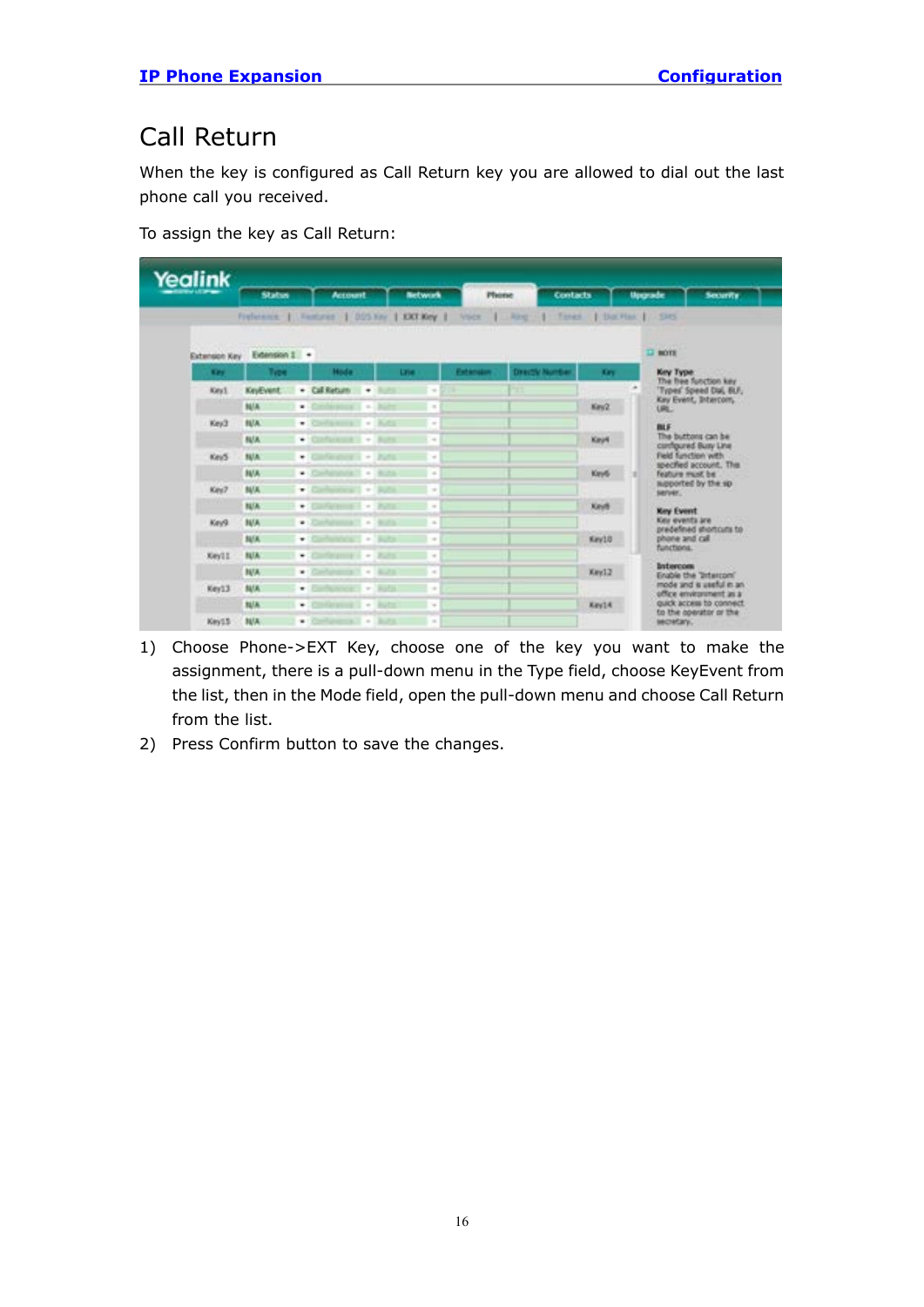#### <span id="page-19-0"></span>Group Pickup

When you configure a Group Pickup key, you specify the extension that you want to monitor. Then, when the monitored extension receives a call, you press the key to pick up the call. If the monitored extension receives multiple incoming calls simultaneously, the IP Phone UI displays a list of incoming calls. You select a call from this list, and are connected to the call.

To assign the key as Group Pickup:

| Yealink       |                             |                                                        |                                                                                                                                                                       |            |                                |              |                                                                            |
|---------------|-----------------------------|--------------------------------------------------------|-----------------------------------------------------------------------------------------------------------------------------------------------------------------------|------------|--------------------------------|--------------|----------------------------------------------------------------------------|
|               | <b>Niation</b>              | <b>Account</b>                                         | <b>Betwurk</b>                                                                                                                                                        | Phone      | <b>Contacts</b>                |              | Upgrade<br><b>Security</b>                                                 |
|               |                             |                                                        | Followine   Finitures   893 hrs   EXTKey   Vote                                                                                                                       |            | 1 Fog 1 Total 1 Da Par 1 - 105 |              |                                                                            |
|               | Extension Kay Extension 1 = |                                                        |                                                                                                                                                                       |            |                                |              | $D$ wont                                                                   |
| <b>Circle</b> | Trace                       | <b>Hode</b>                                            | <b>Late:</b>                                                                                                                                                          | Extension: | <b>Directly Number</b>         | <b>Since</b> | <b>Key Type:</b>                                                           |
| Kevil         | KeyEvant.                   | . Group Pickup. . Line 1                               |                                                                                                                                                                       | $-218$     |                                |              | The free function key<br>'Types' Speed Dat, BLF.                           |
|               | N/A                         | ٠                                                      | $\alpha$                                                                                                                                                              |            |                                | Key2         | Key Event, Intercom,<br><b>MALL</b>                                        |
| Key3          | N/A                         | ×,<br><b>STATISTICS</b>                                | $\sim$                                                                                                                                                                |            |                                |              | BUT                                                                        |
|               | NA                          | <b>STRATEGICAL</b><br>۰                                | $\sim$                                                                                                                                                                |            |                                | Keys.        | The buttons can be<br>configured Busy Line                                 |
| Key5          | N/A                         | ۰                                                      | $\sim$<br>$\sim$                                                                                                                                                      |            |                                |              | <b>Field function with</b><br>specified account. This                      |
|               | N/A                         | ٠<br>$-1000$                                           | $\frac{1}{2}$                                                                                                                                                         |            |                                | Key6         | feature must be<br>supported by the sp.                                    |
| Kes7          | N/A                         | ۰                                                      | $\overline{a}$<br>$\sim$                                                                                                                                              |            |                                |              | server.                                                                    |
|               | N/A                         | ٠                                                      | $\sim$<br>$\sim$                                                                                                                                                      |            |                                | Key8.        | <b>Key Event</b>                                                           |
| Keyli         | N/A                         | ٠                                                      | $\sim$<br>ii a                                                                                                                                                        |            |                                |              | Key events are<br>predefined shortcuts to:<br>shone and call<br>functions. |
|               | NA                          | ۰                                                      | $\sim$<br>$\sim$                                                                                                                                                      |            |                                | Key10        |                                                                            |
| Key11         | N/A                         | ٠<br><b>DESCRIPTION AND VALUE</b>                      | $\sim$                                                                                                                                                                |            |                                |              | <b>Brothercome</b>                                                         |
|               | N/A                         | Service provided the Children<br>۰                     | $\sim$                                                                                                                                                                |            |                                | Key12        | Eruble the 'Interconf'<br>mode and is useful m an                          |
| Keyt3         | NA                          | ٠                                                      | $\frac{1}{2} \left( \frac{1}{2} \right) \left( \frac{1}{2} \right)$<br>$\frac{1}{2} \left( \frac{1}{2} \right) \left( \frac{1}{2} \right) \left( \frac{1}{2} \right)$ |            |                                |              | office environment as a<br>quick access to connect.                        |
| Key15         | N/A<br>N/A                  | ٠<br><b>Information</b> I will<br>and and provided and | $\sim$                                                                                                                                                                |            |                                | Kev14        | to the operator or the                                                     |

- 1) Choose Phone->EXT Key, choose one of the key you want to make the assignment, there is a pull-down menu in the Type field, choose KeyEvent from the list, then in the Mode field, open the pull-down menu and choose Group Pickup from the list.
- 2) In the "Line" field, select a line for which to apply this key, and enter the extension number you want to pickup.
- 3) Press Confirm button to save the changes.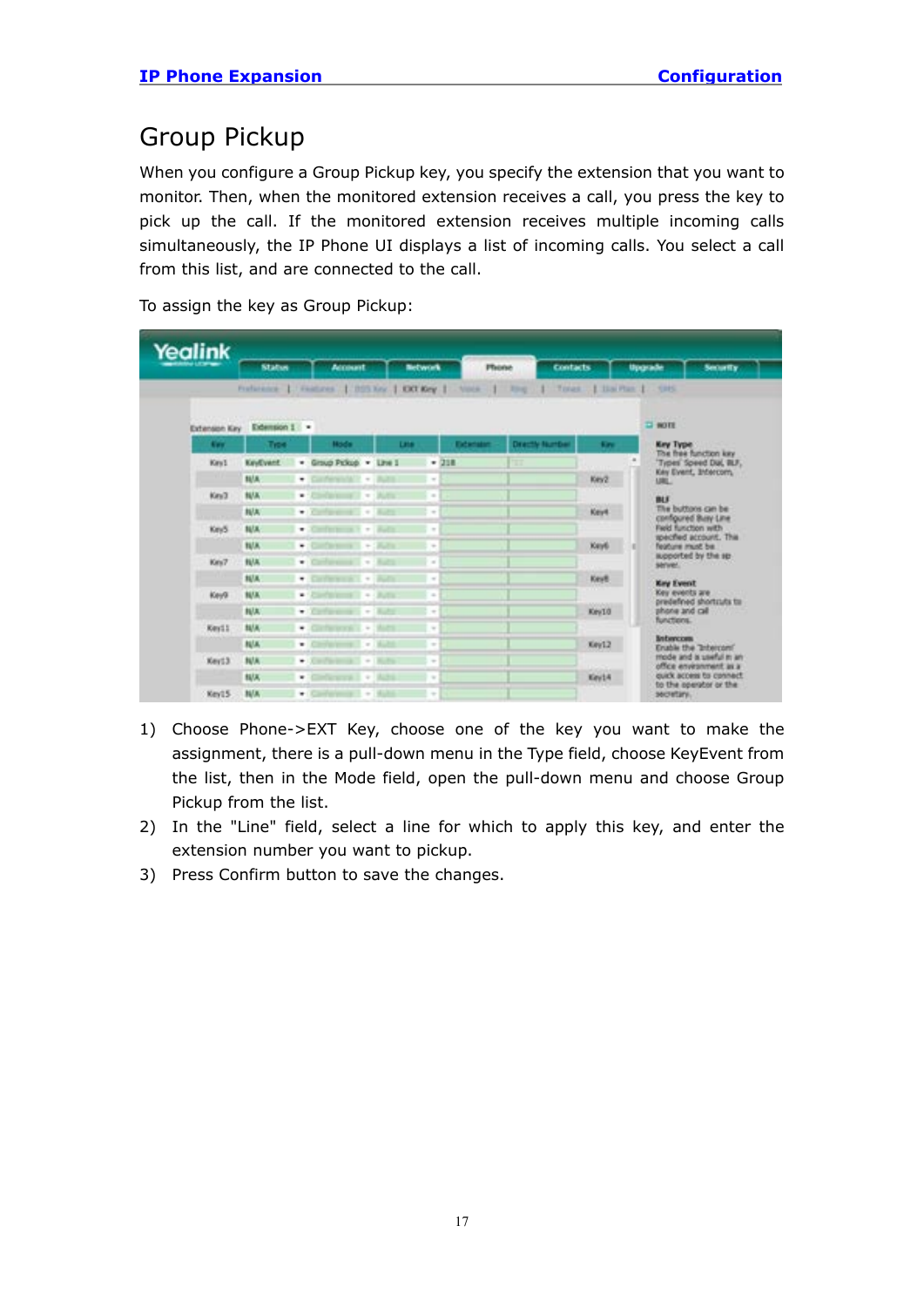### <span id="page-20-0"></span>Call Park

Call Park is a feature that allows a person to put a call on hold at one telephone set and continue the conversation from any other telephone set.

The "call park" feature is activated by pressing a preprogrammed button or a special sequence of buttons. This transfers the current conversation to an unused extension number and immediately puts the conversation on hold. The telephone system will then display the extension number of the parked call so that the call can later be retrieved.

To assign the key as Call Park:



- 1) Choose Phone->EXT Key, choose one of the key you want to make the assignment, there is a pull-down menu in the Type field, choose KeyEvent from the list, then in the Mode field, open the pull-down menu and choose Call Park from the list.
- 2) In the "Line" field, select a line for which to apply this key, and enter the extension number you want to park.
- 3) Press Confirm button to save the changes.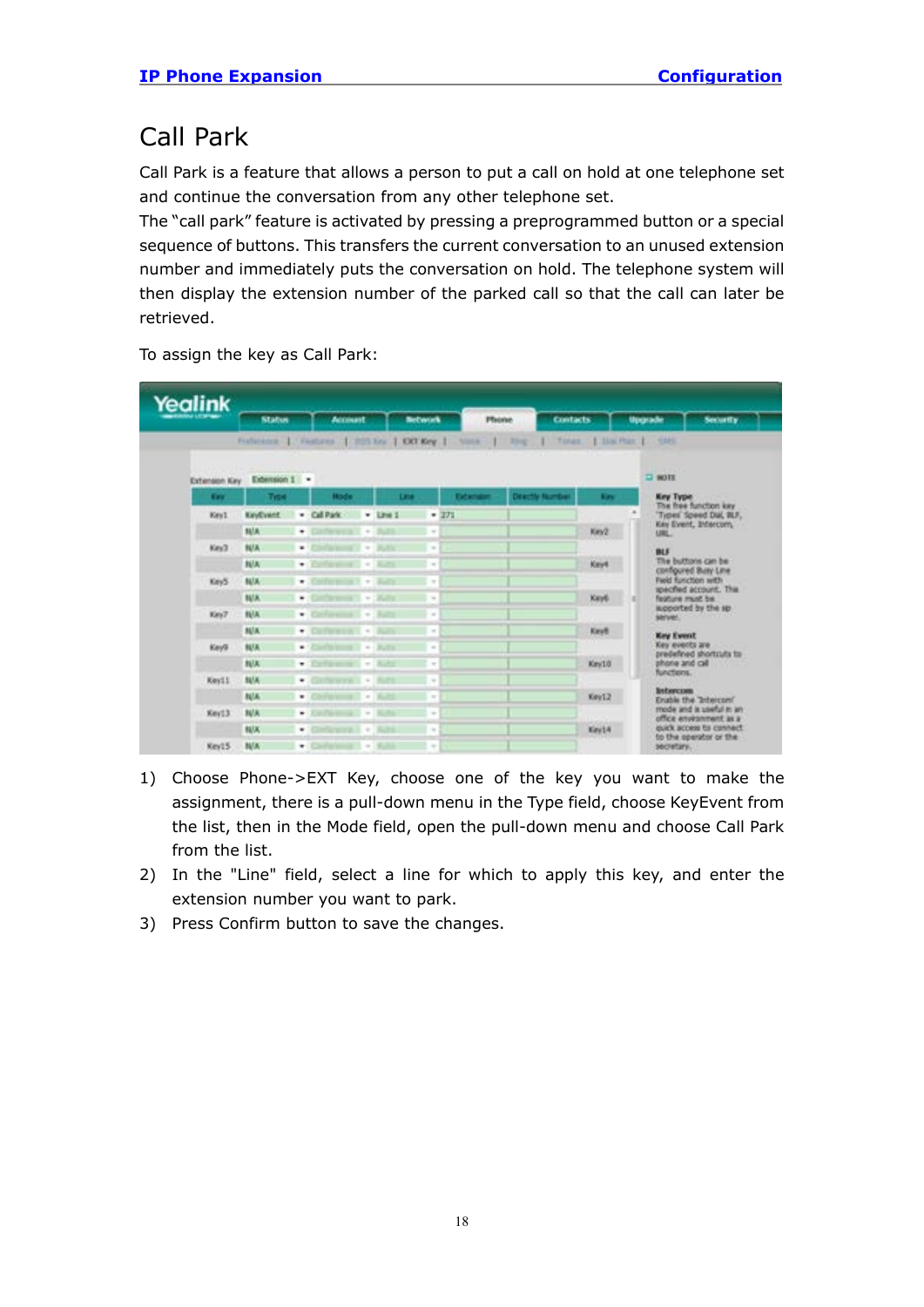#### <span id="page-21-0"></span>Group Listening

When the key is configured as Group Listening key, you are allowed to enable the Speakerphone and Handset/Headset mode at the same time. It is suitable for the group conversation which has more than one person at one side. You are able to speak and listen using handset/headset; meanwhile the others near by can speak and listen using speakerphone. You can get back to the previous mode by pressing the key again.

Yealink **Studios** Account **Between** Phone **Contacts Uncerade** National | DOS Nev | KRO Key | ï  $\Box$  more Extension Key Extension 1 . Key Type<br>The free function key<br>'Types' Speed Dai, BUI,<br>Key Event, Intercom, KeyEvent . Group Listenit . It Keyt  $\bullet$  . Confidential  $\bullet$  . But **NIA**  $Ker2$ **BULK** Keu'r  $\bullet$  . Continuous in **SCHOOL** ns can be **NA** Keye ۰ ed Buily Line<br>Iction with<br>I account, This<br>must be Key5 N/A NA.  $-100$ Key6 d by the sp Key? **NA**  $+$  Containing  $\bullet$  Collegean Keyt N/A **BGP**  $\bullet$  . The figure is a events are<br>lefined shot<br>ne and call **TOP** Keys **BUA** rtruits to  $-$  2007 month **E** NA. Key10  $N/\Lambda$ · College and **Take** Keyl!  $-2.5 - 1.1$ N/A **Tart** Key12  $\sim$ the Triter and is useful in an  $-$  Continued 1 Key13 **NA Batt** environment as<br>access to conne  $+2$  -  $-$ N/A **Katt** Key14 Keyt5 NVA

To assign the key as Group Listening:

- 1) Choose Phone->EXT Key, choose one of the key you want to make the assignment, there is a pull-down menu in the Type field, choose KeyEvent from the list, then in the Mode field, open the pull-down menu and choose Group Listening from the list.
- 2) Press Confirm button to save the changes.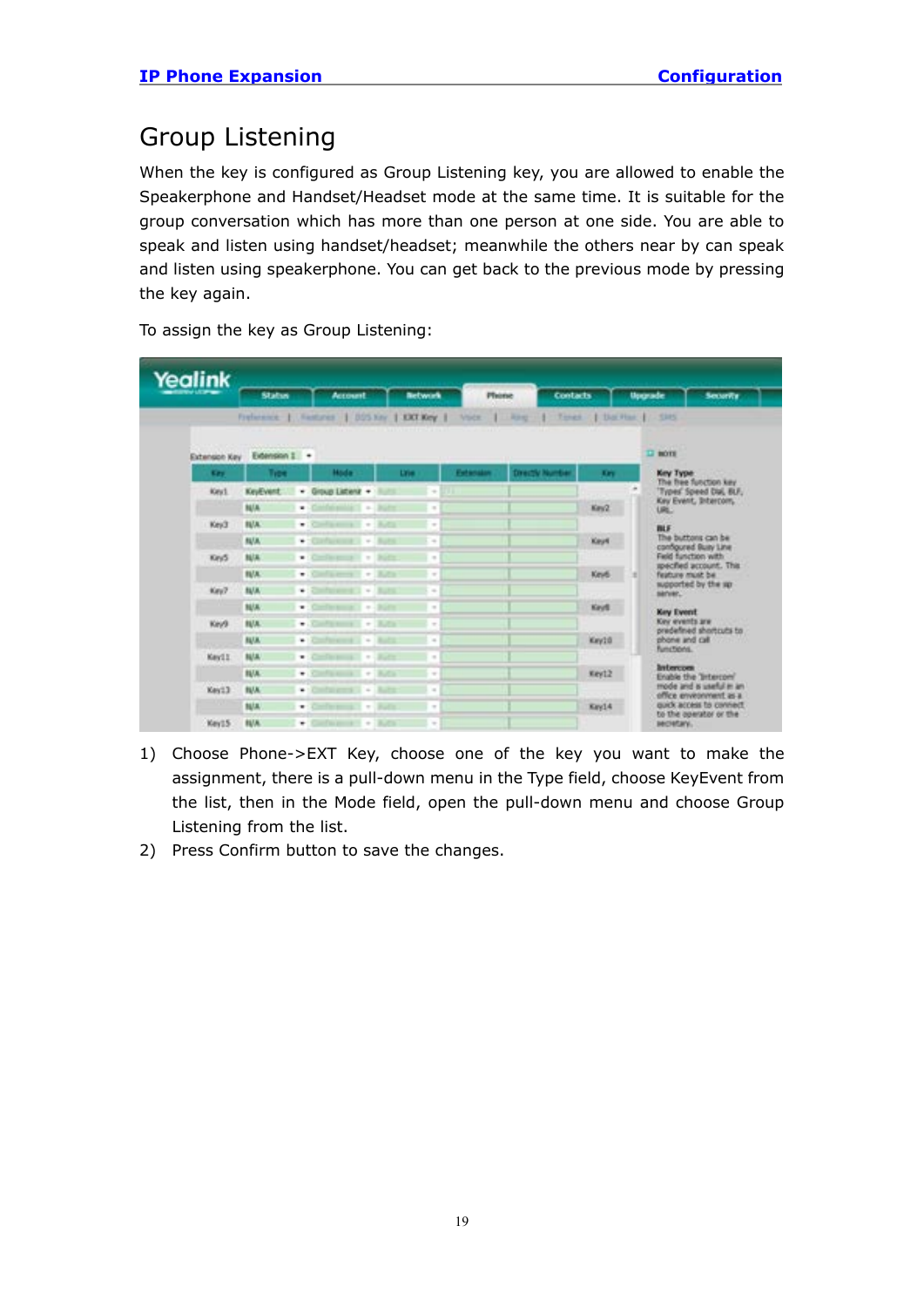#### <span id="page-22-0"></span>**SMS**

When the key is configured as SMS key you are allowed to access SMS quickly by pressing this key.

To assign the key as SMS:

| Yealink       |                             |                                                        |                                                                                                |                  |                          |              |                                                     |
|---------------|-----------------------------|--------------------------------------------------------|------------------------------------------------------------------------------------------------|------------------|--------------------------|--------------|-----------------------------------------------------|
|               | <b>Nation</b>               | <b>Account</b>                                         |                                                                                                | <b>According</b> | Phone<br><b>Contacts</b> |              | Upgrade<br><b>Security</b>                          |
|               |                             | Following 1. Faidlines 1. 003 hzr. 1. CKT Key 1. Voice |                                                                                                | VD.              | 17,234                   |              | 1 Times 1 Use Part 1 .- 1985.                       |
|               |                             |                                                        |                                                                                                |                  |                          |              |                                                     |
|               | Extension Kay Extension 1 - |                                                        |                                                                                                |                  |                          |              | $\Box$ NOTE                                         |
| <b>Circul</b> | Type                        | <b>Hode</b>                                            | <b>Little:</b>                                                                                 | Extension:       | <b>Drectly Number</b>    | <b>Since</b> | <b>Key Type</b><br>The free function key            |
| Kevil         | <b>KeyEvant</b>             | $-505$                                                 | ٠                                                                                              | m<br>$\sim$      |                          |              | 'Types' Speed Dat, BLF.                             |
|               | <b>N/A</b>                  | ٠                                                      | $\sim$                                                                                         | $\sim$           |                          | Key2         | Key Event, Intercom,<br><b>MALL</b>                 |
| Key3          | N/A                         | ٠                                                      | $\sim$                                                                                         | ×                |                          |              | BUT                                                 |
|               | NA                          | ۰                                                      | $\sim$                                                                                         | $\sim$           |                          | Keivit       | The buttons can be<br>configured Busy Line          |
| KeyS          | N/A                         | ٠<br><b>CALL +</b>                                     |                                                                                                | $\sim$           |                          |              | Field function with<br>specified account. This      |
|               | N/A                         | ٠                                                      | $\sim$<br>-                                                                                    | $\sim$           |                          | Keyő         | feature must be                                     |
| Key?          | NA                          | ٠                                                      | $\frac{1}{2} \left( \frac{1}{2} \right) \left( \frac{1}{2} \right) \left( \frac{1}{2} \right)$ | $\sim$           |                          |              | supported by the sp<br>server.                      |
|               | N/A                         | ٠                                                      | $\sim$                                                                                         | $\sim$           |                          | <b>Kawk</b>  | <b>Key Event</b>                                    |
| Kevik         | N/A                         | ۰                                                      | $\frac{1}{2}$                                                                                  | $\sim$           |                          |              | Key events are<br>predefined shortcuts to           |
|               | N/A                         | ٠                                                      | $\sim$                                                                                         | $\sim$           |                          | Kay10        | Bit's time among<br>functions.                      |
| Keyl1         | <b>N/A</b>                  | ۰                                                      | $\sim$                                                                                         | $\sim$           |                          |              | <b>Butercom</b>                                     |
|               | N/A                         | ٠                                                      | $\sim$                                                                                         | $\frac{1}{2}$    |                          | <b>Keyt2</b> | Enable the 'Intercom'                               |
| Keytill       | 製品                          | ٠                                                      | $\sim$                                                                                         | $\sim$           |                          |              | mode and is useful in an<br>office environment as a |
|               | N/A                         | ٠                                                      | $\sim$                                                                                         | $\sim$           |                          | Kayte        | quick access to cannect<br>to the operator or the   |
| Keyt5         | N/A                         | ٠                                                      | $\sim$<br>$\mathbb{E}^{\mathbb{Z}}$ . It is                                                    | $\sim$           |                          |              | secretary.                                          |

- 1) Choose Phone->EXT Key, choose one of the key you want to make the assignment, there is a pull-down menu in the Type field, choose KeyEvent from the list, then in the Mode field, open the pull-down menu and choose SMS from the list.
- 2) Press Confirm button to save the changes.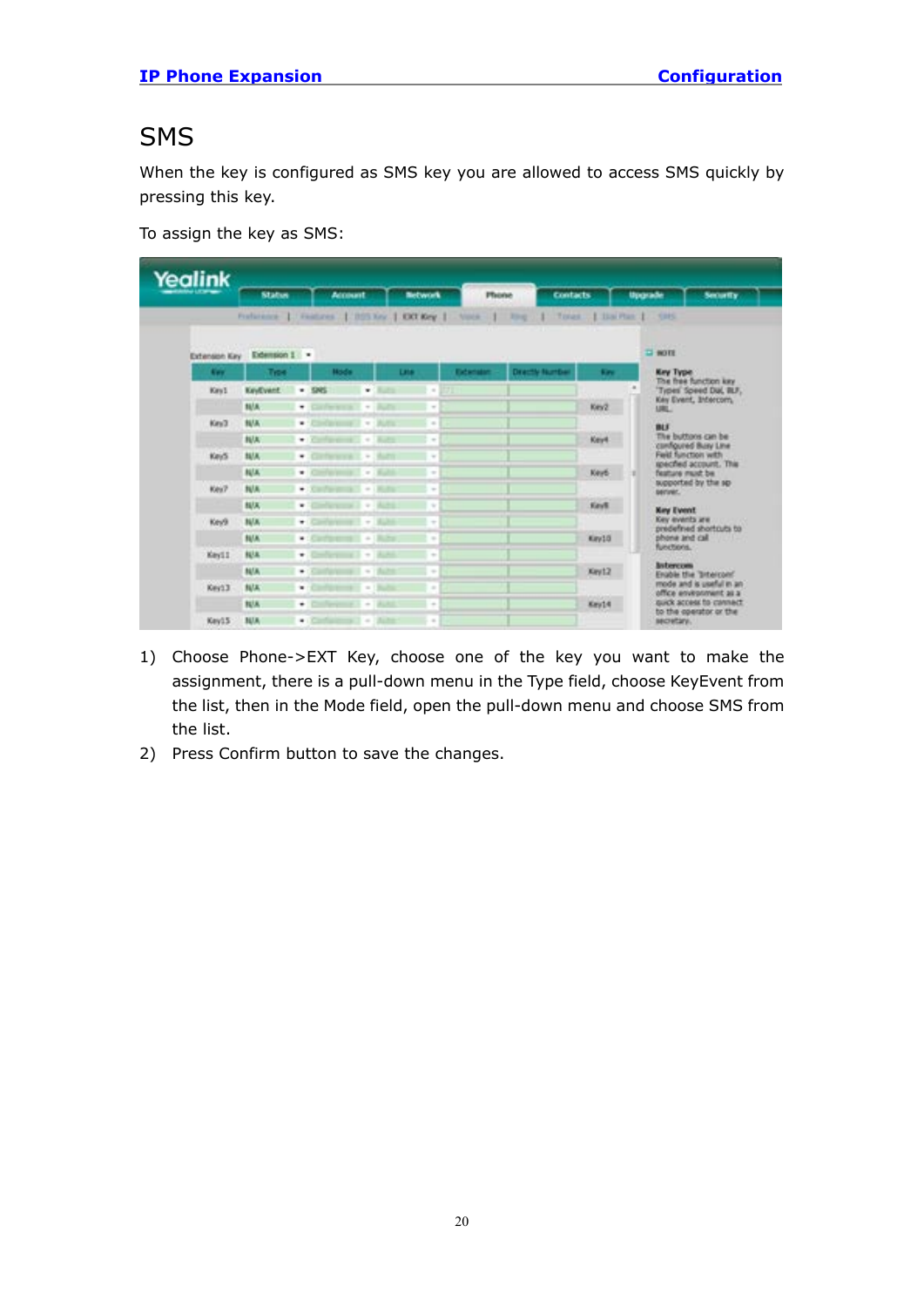#### <span id="page-23-0"></span>Voicemail

When the key is configured as Voicemail key you are allowed to access voicemail quickly by pressing this key.

To assign the key as Voicemail:

| Yealink                        |                 |                                                |                                                                                                                                                                                                                                                                                                                                                                     |                           |                      |              |                                                      |
|--------------------------------|-----------------|------------------------------------------------|---------------------------------------------------------------------------------------------------------------------------------------------------------------------------------------------------------------------------------------------------------------------------------------------------------------------------------------------------------------------|---------------------------|----------------------|--------------|------------------------------------------------------|
| <b><i><u>ALLENWING</u></i></b> | Status          | Account                                        |                                                                                                                                                                                                                                                                                                                                                                     | <b>Justwork</b><br>Phone. | <b>Contacts</b>      |              | <b>Upgrade</b><br><b>Security</b>                    |
|                                |                 | Fishmone 1 Festures   ISSTAN   CXY Key   VIICE |                                                                                                                                                                                                                                                                                                                                                                     |                           | $1 - h/m$            |              | 11 Times Libal First 1 (1975)                        |
| Extension Key                  | Extension 1 -   |                                                |                                                                                                                                                                                                                                                                                                                                                                     |                           |                      |              | $\square$ NOTE                                       |
| <b>Key</b>                     | Type            | <b>Bander</b>                                  | 5,000                                                                                                                                                                                                                                                                                                                                                               | <b>Extensive</b>          | <b>Dretty Number</b> | <b>Since</b> | <b>Key Type</b>                                      |
| Key1                           | KeyEvent        | - Voice Mail                                   | $-$ Line 1                                                                                                                                                                                                                                                                                                                                                          | $-271$                    |                      |              | The free function key<br>"Types' Speed Dat, BLF,     |
|                                | NA              | ۰                                              | $\frac{1}{2} \sum_{i=1}^{n} \frac{1}{2} \left( \frac{1}{2} \sum_{i=1}^{n} \frac{1}{2} \sum_{i=1}^{n} \frac{1}{2} \sum_{i=1}^{n} \frac{1}{2} \sum_{i=1}^{n} \frac{1}{2} \sum_{i=1}^{n} \frac{1}{2} \sum_{i=1}^{n} \frac{1}{2} \sum_{i=1}^{n} \frac{1}{2} \sum_{i=1}^{n} \frac{1}{2} \sum_{i=1}^{n} \frac{1}{2} \sum_{i=1}^{n} \frac{1}{2} \sum_{i=1}^{n} \frac{1}{2$ | ×                         |                      | Key2         | Kay Event, Intercom,<br>URL.                         |
| Key3                           | N/A             | ۰                                              | $\sim$                                                                                                                                                                                                                                                                                                                                                              | ٠                         |                      |              | <b>BLF</b>                                           |
|                                | N/A             | ٠                                              | $\sim$                                                                                                                                                                                                                                                                                                                                                              | $\sim$                    |                      | Keye         | The buttons can be<br>configured Busy Line           |
| KeyS                           | NA              | ۰                                              | $\sim$                                                                                                                                                                                                                                                                                                                                                              | $\sim$                    |                      |              | <b>Field function with</b><br>specified account. The |
|                                | N/A             | ٠                                              | $\sim$                                                                                                                                                                                                                                                                                                                                                              | $\sim$                    |                      | Keiro        | <b><i><u>Feature</u></i></b> must be                 |
| Key?                           | N/A             | ۰                                              | $\sim$                                                                                                                                                                                                                                                                                                                                                              | $\sim$                    |                      |              | supported by the sp.<br>salvar, in the con-          |
|                                | NA              | ۰                                              | $\sim$                                                                                                                                                                                                                                                                                                                                                              | $\sim$                    |                      | Keyti        | <b>Key Event</b>                                     |
| King                           | N/A             | $4.7 - x$<br>٠                                 |                                                                                                                                                                                                                                                                                                                                                                     | $\sim$                    |                      |              | Key invents are<br>predefined shortcuts to           |
|                                | N/A             | ٠                                              | $\frac{1}{2}$                                                                                                                                                                                                                                                                                                                                                       | $\sim$                    |                      | Keytő        | phone and call<br>functions.                         |
| Keytt                          | <b>NA</b>       | ٠                                              | $\equiv$                                                                                                                                                                                                                                                                                                                                                            | ×                         |                      |              | Intercom                                             |
|                                | <b>BAA</b>      | ٠<br>$-111 - 10$                               |                                                                                                                                                                                                                                                                                                                                                                     | $\sim$                    |                      | Keyt2        | Enable the "Intercom"                                |
| Key L3                         | N/A             | ٠                                              | $\sim$                                                                                                                                                                                                                                                                                                                                                              | $\sim$                    |                      |              | mode and is useful in an<br>affice environment as a  |
|                                | <b>B&amp;TA</b> | ٠                                              | $\sim$<br><b>Builder</b>                                                                                                                                                                                                                                                                                                                                            | $\sim$                    |                      | Kev14        | quick access to connect.<br>to the operator or the   |
| Key15                          | NA              | ٠                                              | $\frac{1}{2} \left( \frac{1}{2} \right)^2$                                                                                                                                                                                                                                                                                                                          | $\sim$                    |                      |              | secretary.                                           |

- 1) Choose Phone->EXT Key, choose one of the key you want to make the assignment, there is a pull-down menu in the Type field, choose KeyEvent from the list, then in the Mode field, open the pull-down menu and choose Voicemail from the list.
- 2) In the "Line" field, select a line for which to apply this key, and enter the extension number you want to set as the voice mail box.
- 3) Press Confirm button to save the changes.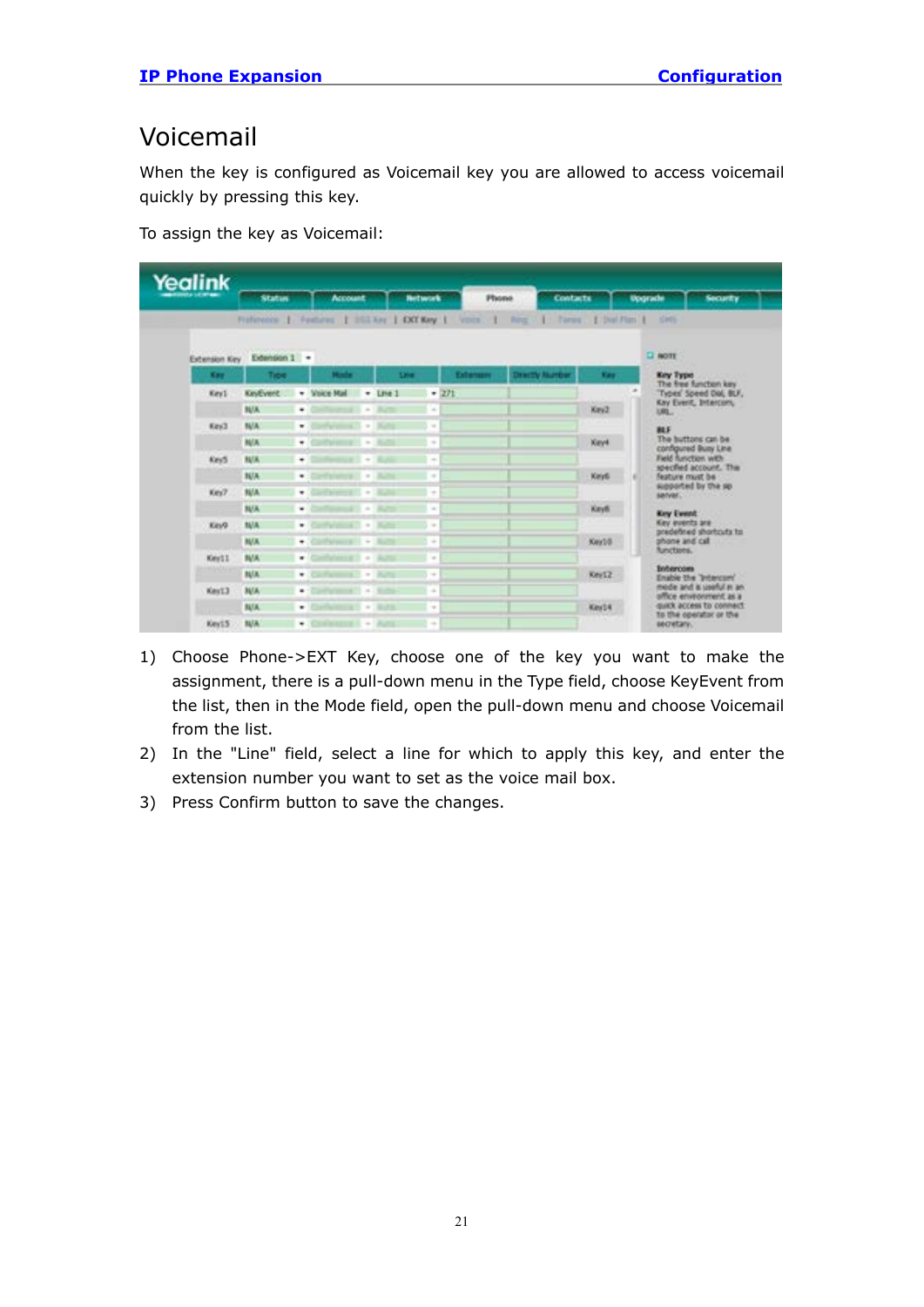#### <span id="page-24-0"></span>Custom

You are allowed to send out the desired DTMF number during the conversation. The number needs to be set in advance.

To assign the key as Custom:

| Yealink     |                             |                |                                      |                 |          |                                                                                   |        |                |                                                       |
|-------------|-----------------------------|----------------|--------------------------------------|-----------------|----------|-----------------------------------------------------------------------------------|--------|----------------|-------------------------------------------------------|
|             | <b>Status</b>               | <b>Account</b> |                                      | <b>Bellwork</b> |          | <b>Contacts</b><br><b>Phone:</b>                                                  |        | <b>Upgrade</b> | <b>Societive</b>                                      |
|             |                             |                |                                      |                 |          | Fisherma L Features J DOLTAY L DOLTARY L Voice J Party J Trees L Dai Flav L Sitts |        |                |                                                       |
|             |                             |                |                                      |                 |          |                                                                                   |        |                |                                                       |
|             | Extension Key Extension 1 + |                |                                      |                 |          |                                                                                   |        | <b>CZ MOTH</b> |                                                       |
| <b>Cary</b> | 7,00                        | <b>Hode</b>    |                                      | <b>COM</b>      | Extenses | <b>Drectly Number</b>                                                             | Easy   |                | <b>Key Type:</b><br>The free function key             |
| Kevt        | KeyEvent                    | · Cuitom · · · |                                      | $-271$          |          |                                                                                   |        |                | Types' Speed Dat, ILF.                                |
|             | N/A                         | ٠              |                                      | $\sim$          |          |                                                                                   | Key2   | LIEL.          | Key Event, Intercom,                                  |
| Key3        | N/A                         | ۰              | $\sim$                               | $\sim$          |          |                                                                                   |        | <b>BLF</b>     |                                                       |
|             | N/A                         | ۰              | and program to a state of            | $\frac{1}{2}$   |          |                                                                                   | Kevil  |                | The buttons can be<br>configured Busy Line            |
| Key5        | N/A                         | ۰              | $-11 - 1$                            | $\sim$          |          |                                                                                   |        |                | <b>Field function with</b><br>specified account. This |
|             | N/A                         | ٠              | $\sim$                               | $\sim$          |          |                                                                                   | Keyli  |                | Feature must be                                       |
| Key7        | 製具                          | ۰              | $\sim$                               | $\sim$          |          |                                                                                   |        |                | supported by the sp.<br>server.                       |
|             | 35/.R.                      | ۰              | <b>WEIGHT WAS</b>                    | $\sim$          |          |                                                                                   | Keyls. |                | Key Event                                             |
| Keylk       | N/A                         | ٠              | $1 + 18$                             | $\sim$          |          |                                                                                   |        |                | Key avents are<br>predefined shortcuts to:            |
|             | <b>N/A</b>                  | ٠              | $-10$                                | $\sim$          |          |                                                                                   | Kay10  |                | shows and call<br>functions.                          |
| Kevill      | N/A                         | ۰              | and an arm and in a collection       | $\sim$          |          |                                                                                   |        |                |                                                       |
|             | N/A                         | ٠              | $-1000$                              | ×               |          |                                                                                   | Key13  |                | <b>Intercore</b><br>Enable the Tritercon!             |
| Keyt3       | N/A                         | ۰              | $\frac{1}{2}$                        | $\sim$          |          |                                                                                   |        |                | mode and is useful in an<br>office enveronment as a   |
|             | N/A                         | ۰              | $\sim$                               | $\sim$          |          |                                                                                   | Key14  |                | quick access to connect.<br>to the aparator or the    |
| Keyt5       | N/A                         | ٠              | $m$ is $n = 1$ . At the state of $m$ | <b>In</b>       |          |                                                                                   |        |                | secretary.                                            |

- 1) Choose Phone->EXT Key, choose one of the key you want to make the assignment, there is a pull-down menu in the Type field, choose KeyEvent from the list, then in the Mode field, open the pull-down menu and choose Custom from the list.
- 2) In the "Extension" filed, enter the specific number.
- 3) Press Confirm button to save the changes.

#### **Note:**

If you connect more than one expansion module EXP38, then you can choose the Extension number in the Extension Key field to set the special one via the web interface.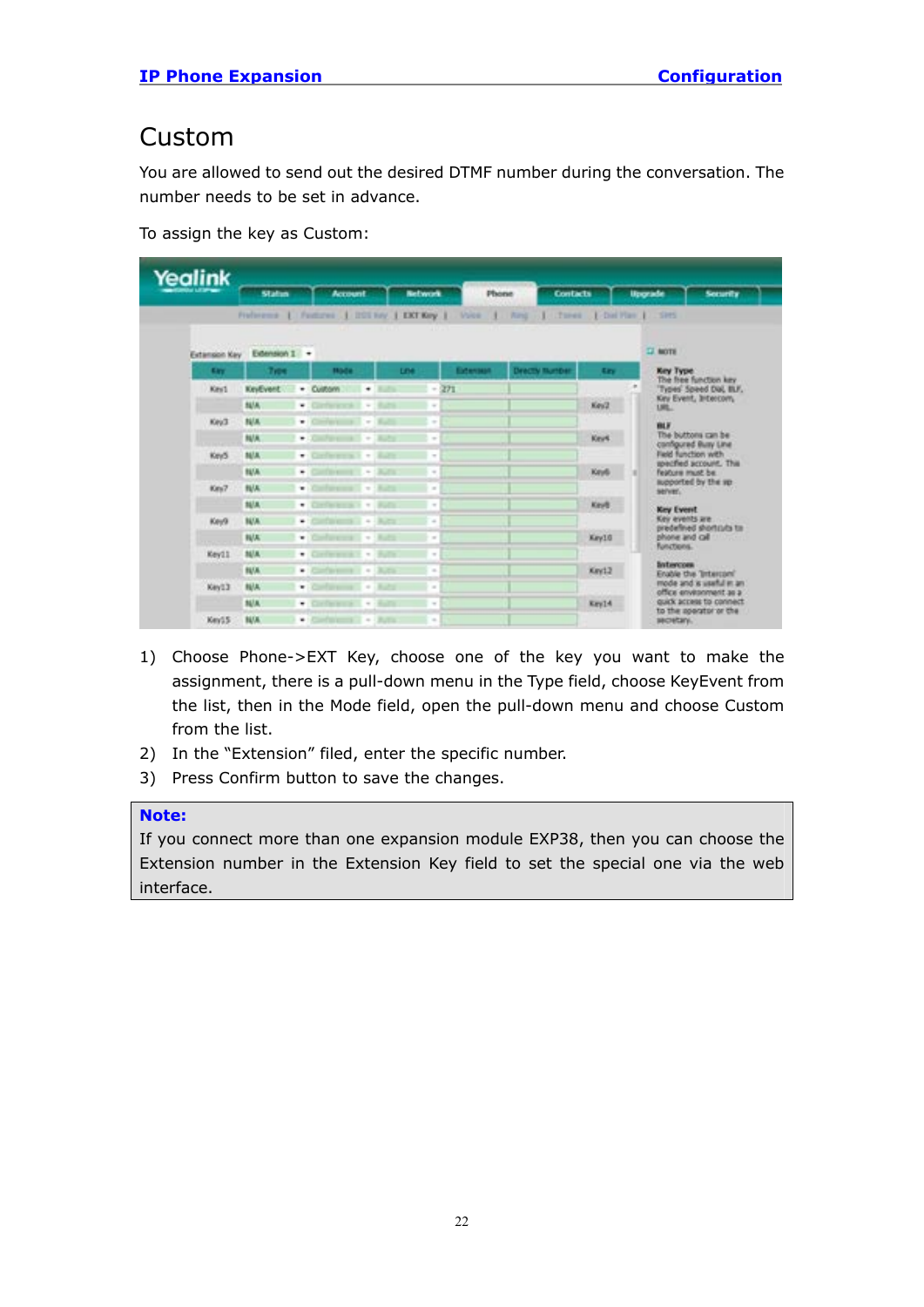### <span id="page-25-0"></span>Public Hold

The key can be configured as a public hold key. During a conversation, all members belonging to that particular SLA group can use this key to hold or retrieve a call.

To assign the key as Public Hold:

| Yealink                             |               |                            |                                                                                                |          |                           |                         |                                                     |
|-------------------------------------|---------------|----------------------------|------------------------------------------------------------------------------------------------|----------|---------------------------|-------------------------|-----------------------------------------------------|
| <b><i><u>START LETTERS </u></i></b> | <b>Status</b> | Account.                   | <b>Autorcode</b>                                                                               |          | <b>Contacts</b><br>Phone: |                         | <b>Upgrade</b><br><b>Society</b>                    |
|                                     |               |                            | Fielmann   Famiret   2013ay   DCI Key   Valia                                                  |          | $1 - 1$                   | Tires 1 Did Pay 1 - SHS |                                                     |
|                                     |               |                            |                                                                                                |          |                           |                         |                                                     |
| <b>Extension Key</b>                | Extension I + |                            |                                                                                                |          |                           |                         | $\square$ more                                      |
| <b>Circ</b>                         | Type          | <b>Body</b>                | Line                                                                                           | Extenses | <b>Dractly Number</b>     | <b>Card</b>             | <b>Key Type</b><br>The free function key            |
| Kevt                                | KeyEvent      | · Public Hold              | $\cdot$                                                                                        | ÷        |                           |                         | 'Types' Speed Dol, BLF.                             |
|                                     | N/A           | ۰                          | $\sim$                                                                                         | $\sim$   |                           | Key2                    | Key Event, Intercom,<br><b>URL</b>                  |
| Key3                                | NA            | $-1$ . Convenience $ -$ 16 | -                                                                                              | ٠        |                           |                         | <b>BLS</b>                                          |
|                                     | N/A           | ٠                          | $\frac{1}{2} \left( \frac{1}{2} \right) \left( \frac{1}{2} \right) \left( \frac{1}{2} \right)$ | $\sim$   |                           | Keye                    | The buttons can be<br>configured Busy Line          |
| Key5                                | <b>N/A</b>    | ٠                          | $\sim$                                                                                         | $\sim$   |                           |                         | Field function with                                 |
|                                     | <b>N/A</b>    | ٠                          | Miller Bro<br>$\sim$                                                                           | ×        |                           | Key6                    | specified account. This<br>feature must be          |
| Key?                                | NA            | ٠                          | $+10.01$                                                                                       | $\sim$   |                           |                         | supported by the sp-<br>server.                     |
|                                     | N/A           | ٠                          | $\sim$                                                                                         | $\sim$   |                           | Keyli,                  | <b>Key Event</b>                                    |
| Keya                                | N/A           | ٠                          | $\sim$                                                                                         | $\sim$   |                           |                         | Key events are                                      |
|                                     | NA            | ٠                          | $\sim$                                                                                         | $\sim$   |                           | Kay10                   | predefined shortcuts to<br>phone and call           |
| Key11                               | 规具            | ۰                          | $\frac{1}{2}$                                                                                  | $\sim$   |                           |                         | <b>Bunctions</b>                                    |
|                                     | N/A           | ٠                          | $\sim$                                                                                         | $\sim$   |                           | Key12                   | <b>Intercom</b><br>Enable the 'Intercond'           |
| Keylill                             | 製具            | ٠                          | $\sim$                                                                                         | $\sim$   |                           |                         | mode and is useful in an                            |
|                                     | NA            | ٠                          | $\frac{1}{2} \left( \frac{1}{2} \right) \left( \frac{1}{2} \right)$                            | $\sim$   |                           | Key14                   | office enveronment as a<br>quick access to connect. |
| Key15                               | N/A           | ٠                          | $\sim$                                                                                         | $\sim$   |                           |                         | to the operator or the<br>secretary.                |
|                                     | N/A           | ۰                          | $+$ 10.34                                                                                      | $\alpha$ |                           | Kev16                   | <b>LEWISE</b>                                       |

- 1) Choose Phone-> EXT Key, choose one of the keys you want to make the assignment, there is a pull-down menu in the Type field, choose KeyEvent from the list, then in the Mode field, open the pull-down menu and choose Public Hold from the list.
- 2) Press Confirm button to save the changes.